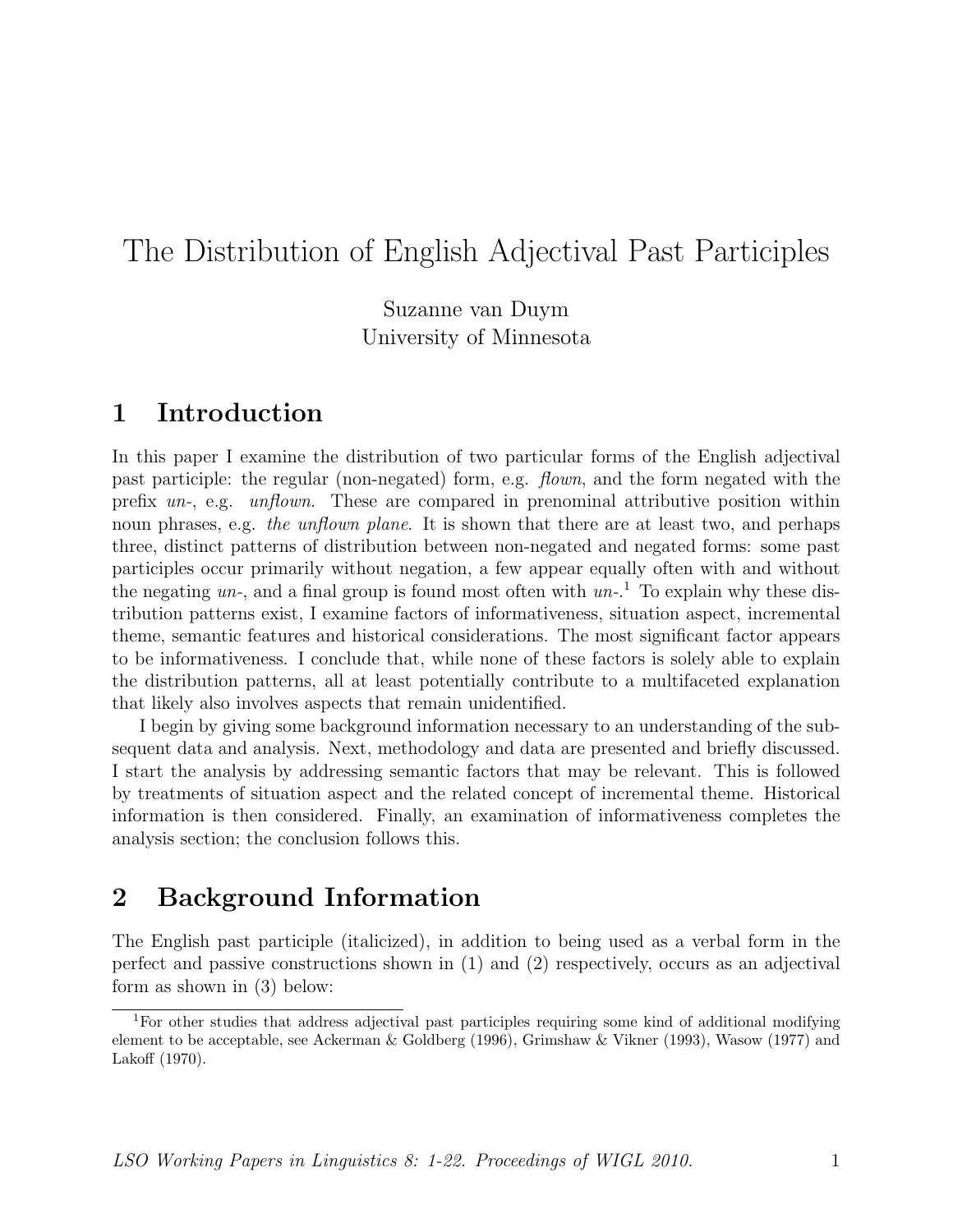- (1) Perfect past participles
	- a. The geese have flown south.
	- b. The chef has cooked the onions.
- (2) Passive past participles
	- a. The planes are flown by experienced pilots.
	- b. The onions were cooked by the chef.
- (3) Adjectival past participles
	- a. The vase looks broken.
	- b. The cooked onions were added to the soup.

As can be seen in the examples above, past participial forms may or may not be identical to the corresponding preterite forms (bold), shown in (4) (Huddleston & Pullum 2005:34).

(4) Preterite forms

- a. The geese flew south.
- b. I broke the vase.
- c. The chef cooked the onions.

In (1a), (2a), and (3a), the past participles differ from their corresponding preterite forms (shown in (4a) and (4b), respectively), while (1b), (2b), and (3b) show the more common situation of a past participle that is identical to its preterite form, shown in (4c). The past participles of central concern in this paper vary as to whether they share the shape of their preterite form, though a majority do, reflecting a general pattern among English past participles as a whole (Huddleston & Pullum 2005:34). However, all of the past participles studied here are of the adjectival type, as seen in (3). (3a) shows an adjectival past participle (APP) functioning as a predicative complement, while (3b) shows an attributive APP as an internal pre-head modifier to a noun. It is APPs within noun phrases of the type in (3b) that will be examined here.

As is the case with some verbal past participles (as in (1) and (2) above), many APPs that are able to function attributively can also take the negative prefix un-. This prefix can have either of two distinct meanings, illustrated below:

- $(5)$  un-indicating a reversal
	- a. She opened the wine then passed around the *uncorked* bottle.
	- b. My untied shoelaces were caused by a mischievous child with a penchant for detangling knots.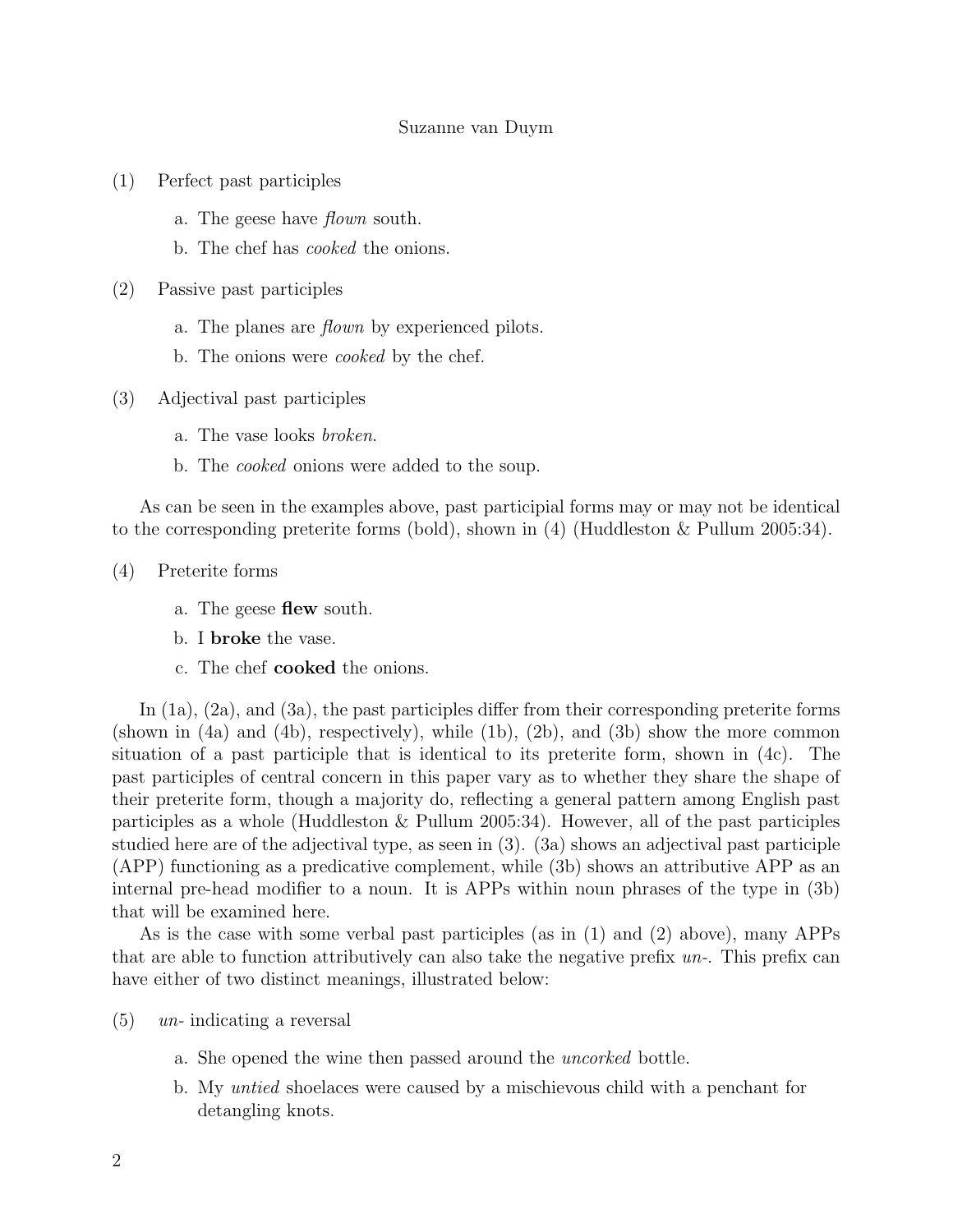- $(6)$  un-indicating absence of a state or property
	- a. The unforeseen outcome could not have been predicted by anyone.
	- b. An unnamed baby will not have a birth certificate yet.

The negated APPs in (5) describe nouns that have undergone a process followed by the reversal of that process; this meaning of un- is relatively rare in the data used here. In contrast, the APPs in (6) show the much more common meaning of the prefix; these APPs describe a noun as lacking the property indicated by the corresponding non-negated APPs. Because instances of the prefix as in (5) are so rare in the data and do not seem to be relevant, the distinction between these two senses of un- will not be further discussed.

## 3 Methodology

Having established that APPs in general occur both with the un- prefix (negated) and without it (non-negated) in noun phrases, I compared the distribution of the prefixed and unprefixed forms for a wide variety of APPs. The Corpus of Contemporary American English (COCA) was used as the data source and was searched for each form within a phrase containing  $a$ ,  $an$ , or the followed by the APP and then any noun.<sup>2</sup> Example search queries are shown below:

- (7) Sample search queries
	- a. Query: aanthe broken [nn\*]
	- b. Meaning: a or an or the followed by broken followed by any noun
	- c. Sample retrieval: a broken leg
	- d. Sample retrieval: the broken dishes
	- e. Query: aanthe unbroken [nn\*]
	- f. Meaning: a or an or the followed by unbroken followed by any noun
	- g. Sample retrieval: an unbroken promise
	- h. Sample retrieval: the unbroken vase

(COCA)

<sup>&</sup>lt;sup>2</sup>The requirement of one of these three determiners before each APP served several purposes: first, it somewhat restricted an extremely large data pool (which might, of course, be viewed as good or bad depending on one's perspective); second, it helped to ensure that the phrases retrieved were, in fact, noun phrases; finally, it reduced (though it did not eliminate) the number of retrieved phrases containing plural nouns, which can be problematic for situation aspect (see section 4.2).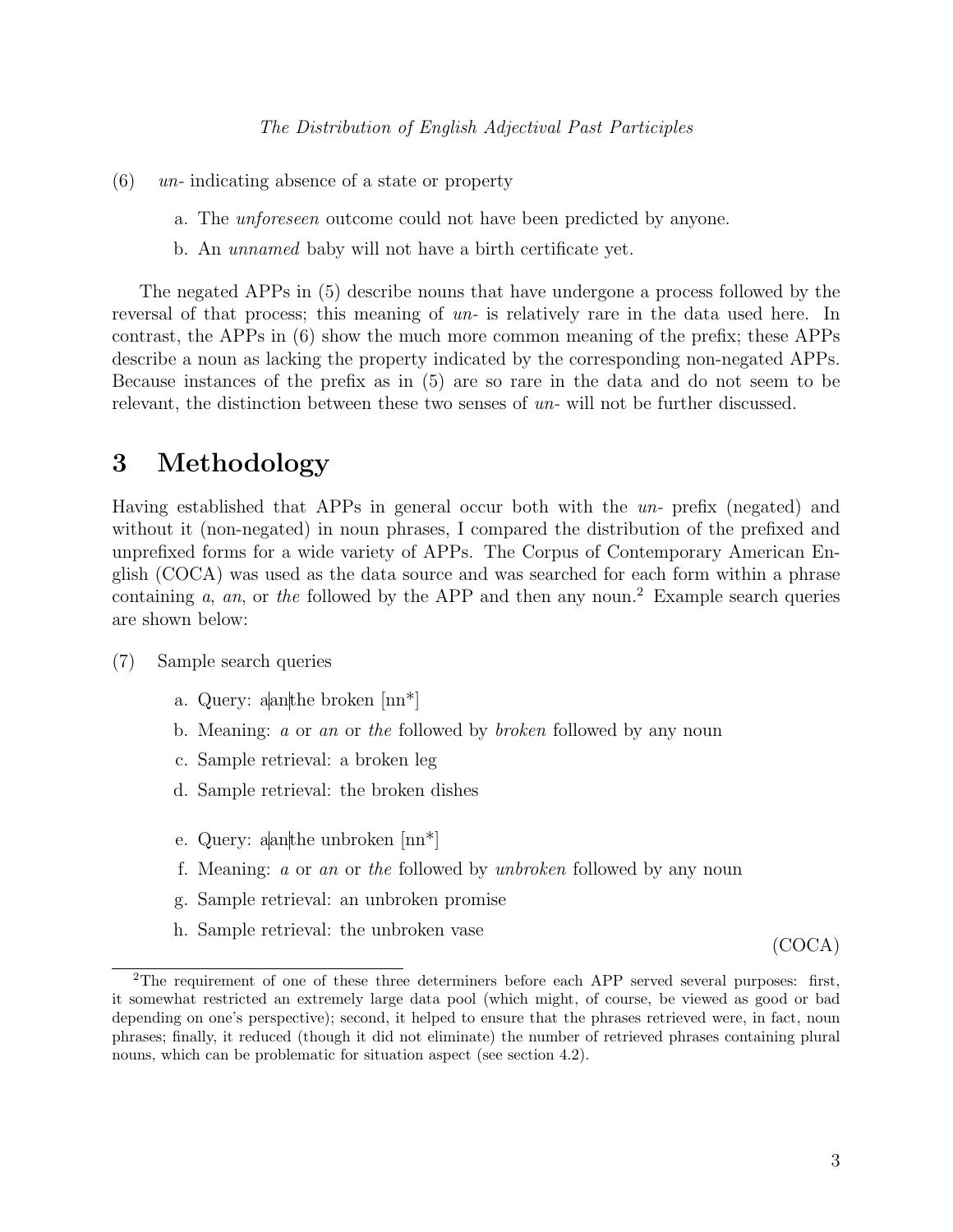(7a) shows the query for an APP in non-negated form as entered into COCA, and (b) shows this query translated into plain English; (c) and (d) show examples that would be retrieved by this query. (7e) shows the query for an APP in negated form as entered into COCA and (f) shows this query translated into plain English; (g) and (h) show examples that would be retrieved by this query. For each query, the total occurrences for the first 1000 tokens was recorded; in most cases this was equivalent to the total occurrences overall, as very few searches yielded more than 1000 tokens.<sup>3</sup> For each APP, the proportion r of total non-negated to negated forms was calculated by dividing the total number of occurrences of non-negated forms p (for positive) by that of negated forms n, i.e.,  $r = p/n$  (or  $r =$ (occurrences of non-negated forms)/(occurrences of negated forms)).<sup>4</sup> Thus APPs that occur more often in negated than non-negated form had  $r < 1$ . Example calculations based on the queries in (7) as well as those for an APP with  $r < 1$  are shown in (8):

 $(8)$  Sample r calculations

a. broken:  $5 = 4080$   $n^6 = 232$   $r = 4080/232 = 17.6$ b. foreseen:  $p = 6$   $n = 104$   $r = 6/104 = .1$ 

As can be seen above, an APP that occurs more often in non-negated form, such as broken, has  $r > 1$ , while one like foreseen, which occurs most often as unforeseen, has  $r <$ 1. An r value of 1 indicates that an APP occurs equally often in negated and non-negated forms.

204 APPs were tested, each in both non-negated and negated form, for a total of 408 search queries. Initially APPs were chosen somewhat randomly as they came to mind or were encountered in various contexts not directly related to this research. However, once a pattern of distribution became apparent, I began to seek out the more elusive APPs that occur predominantly with the un- prefix, selecting verbs to test that I thought (generally through my own native speaker intuition) might fulfill this criterion. The full list of verbs tested, along with their  $p$ ,  $n$ , and  $r$  values, can be found in the Appendix. The number of APPs with  $r < 1$ , indicating that they occur more often in negated than non-negated form, was 29, or 14% of those tested. Henceforth these will be referred to as negative APPs. This data can be seen in the first column of the table below, and confirms my initial intuition that such forms are a minority, especially considering that this was not a random sampling but one in which these types of APPs were actively sought. Another 26 APPs, in the second data column below, had  $r$  in the 1.0-2.2 range, indicating that their non-negated forms do not strongly predominate over the negated ones. These will be referred to as near-equal APPs.

 $3$ As used here, a token means a specific phrase in which an APP was found; an occurrence is a specific instance of a token being found in the corpus. So, for example, for the APP unbroken there are 128 tokens, including an unbroken string, the unbroken chain, and the unbroken record (plus 125 others). For the token an unbroken string, there are 6 occurrences, meaning that the phrase is found 6 times in COCA.

<sup>&</sup>lt;sup>4</sup>All  $r$  values were rounded to one decimal place.

<sup>&</sup>lt;sup>5</sup>The number of occurrences of *broken* yielded by the query shown in  $(7a)$ .

<sup>&</sup>lt;sup>6</sup>The number of occurrences of *unbroken* yielded by the query shown in  $(7b)$ .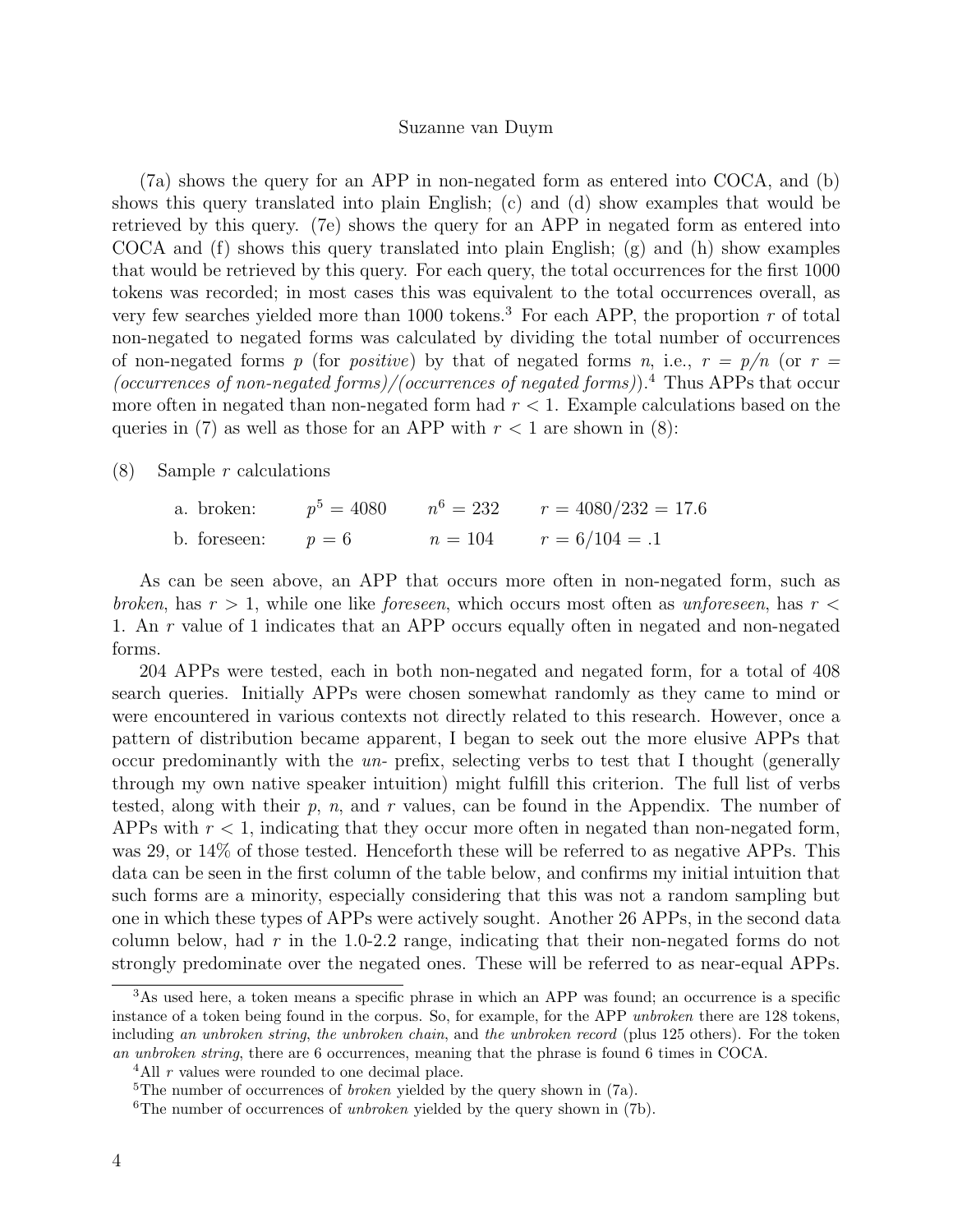It remains unclear whether these are best grouped with the lower or higher r-value APPs, or whether they constitute a distinct distributional group on their own. 2.2 was chosen as the upper bound for this group because it reflects a natural break in the r values of the data. Finally, the vast majority of APPs had  $r$  values greater than or equal to 2.6, indicating strong predomination of the non-negated form over the negated form; or r values that could not be calculated due to an  $n \in \{0, \text{ indicating that the negated form was not found at all in } \mathbb{R}$ the relevant context in the corpus. Henceforth these APPs with  $r \geq 2.6$  will be referred to as positive APPs. The data is summarized in Table 1.<sup>7</sup>

Table 1: APP Distributional Data

|                     |       |     | $r = 0.0 - 0.9$   $r = 1.0 - 2.2$   $r > 2.6$ or $n = 0$ ( <i>r</i> undefined) |
|---------------------|-------|-----|--------------------------------------------------------------------------------|
| $\#$ of APPs        |       |     | 149                                                                            |
| $\%$ of tested APPs | $4\%$ | 13% | $73\%$                                                                         |

Given this data, the obvious question is, what characteristics of this minority, the negative APPs, cause them to occur predominantly with the negative prefix un- as shown in the first column of data?

## 4 Analysis

### 4.1 Semantic Fields

Several factors were examined in an attempt to answer the question posed above. The first of these was semantic, as it became apparent very early on in the research that many of the negative APPs seemed to share a small number of semantic fields or conceptual categories. Specifically, words having to do with mental processes appeared to be overrepresented in the negative APP category. Examples of these can be seen below:

(9) Mental process APPs

unknown, undoubted, unforeseen, unmourned, uncounted, unexamined

Other categories represented by several negative APPs included speech-related activities and acts having to do with physical movement. Examples of these are given below:

(10) Other semantic categories

- a. Speech: unsung, unspoken, unanswered, unasked, unquestioned
- b. Physical: unmanned, unattended, unharmed, unzipped, unmoved

<sup>7</sup>Percentages here, and throughout this paper, are rounded to the nearest whole percentage point.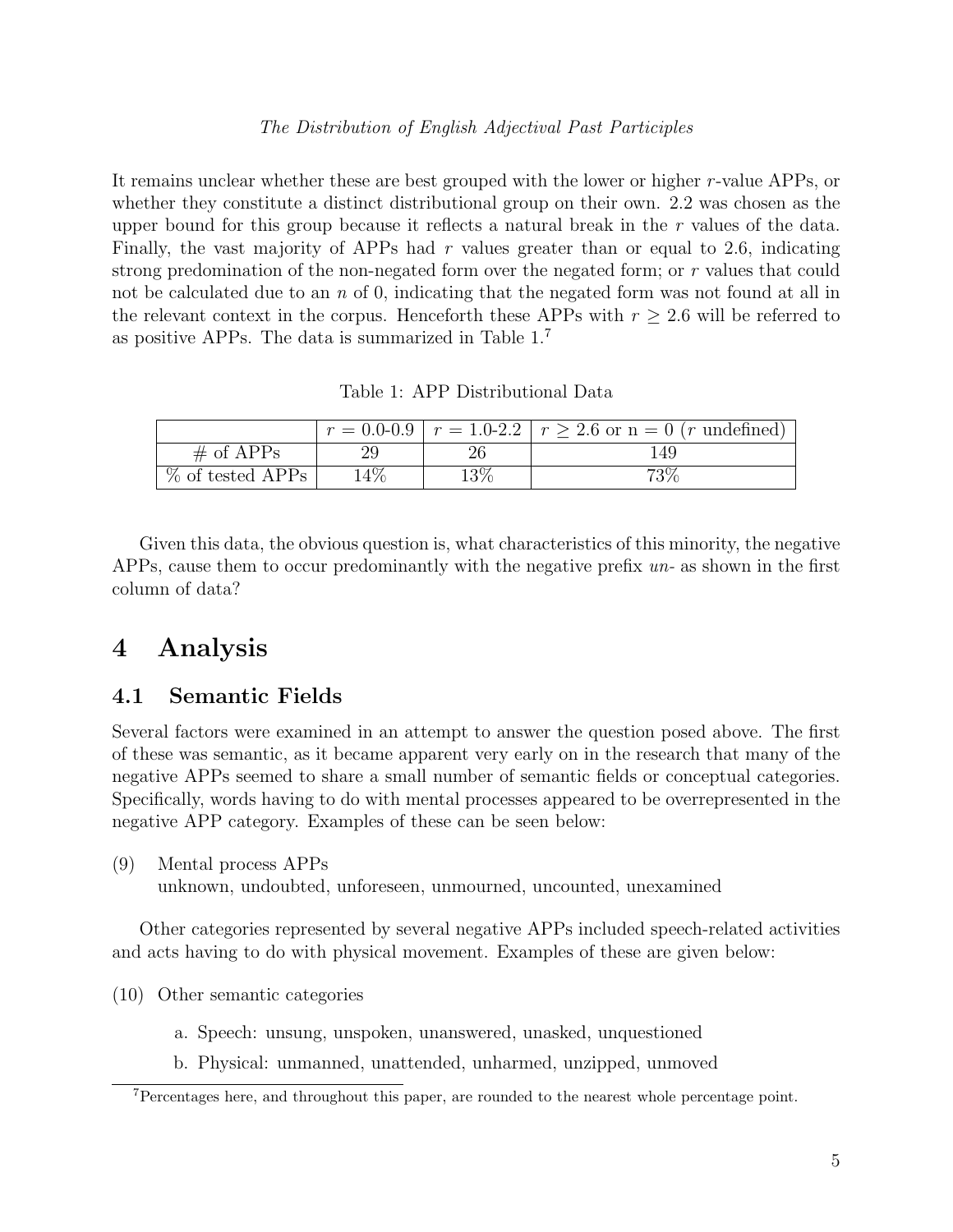The three categories given in (9) and (10) constituted the most salient semantic fields for negative APPs. However, members of these fields were also found among the positive APPs (though in lesser proportions), as seen below:

- (11) Positive APP semantic categories
	- a. Mental: excited, predicted, intended, admired
	- b. Speech: said, announced, called
	- c. Physical: swept, risen, thrown, sent

The fact that these categories are represented in both sets of APPs strongly suggests that these semantic distinctions alone are not sufficient to explain the differences in distribution. In addition, the presence of pairs such as *unforeseen* in (9) and *predicted* in (11a), whose non-negated forms are essentially synonymous, makes it clear that semantic field is not the only factor at work here. However, it is also true that the identified semantic fields are represented to a much greater degree among the negative APPs than the positive ones, as seen in Table  $2.8$ 

Table 2: Semantic Categories as Represented by APPs

|            | Mental | Speech | Physical |
|------------|--------|--------|----------|
| negative   | 28%    | 24%    | 21%      |
| near-equal | 23%    |        |          |
| positive   | 19%    |        | 1 2 V    |

As can be seen above, 28% of negative APPs were classified as belonging to the mental processes semantic category, while only 23% of near-equal and 19% of positive APPs were in this category. Even more contrast can be seen in the speech category: 24% of negative APPs were classified in this category, while only 8% of near-equal and 5% of positive APPs related to speech. Finally, 21% of negative APPs dealt with physical movement, while 14% of near-equal APPs and 13% of positive APPs did so. All three categories are represented most among negative APPs and least among positive APPs, with near-equal APPs falling somewhere in between. This indicates that the identified categories may play a small part in explaining the distributional pattern, if indirectly.

### 4.2 Situation Aspect

Moving on to a venue in which semantics, syntax, and morphology are known to interact, the next potentially explanatory factor examined was situation aspect, the "semantic domain

<sup>8</sup>Note that percentages for any given APP type do not add up to 100% because many APPs fell in none of the identified semantic categories.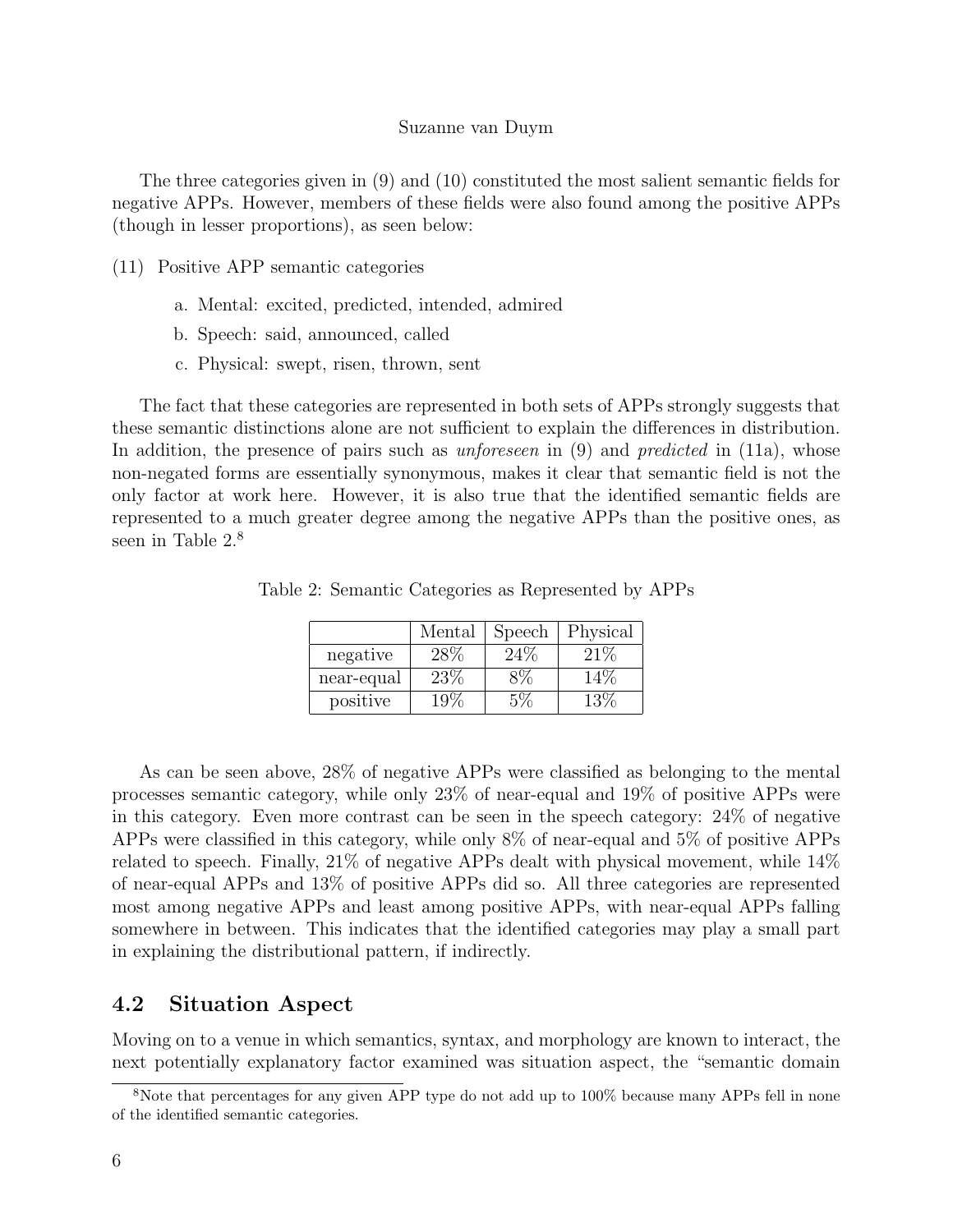of the temporal structure of situations" (Levin 2005, Smith 1997:1). I based my analysis of this primarily on Smith (1997); the basic components of her theory are shown below:

- (12) Situation aspect as outlined by Smith (1997:3,20)
	- a. State: static, atelic, durative know the answer, love Mary
	- b. Activity: dynamic, atelic, durative laugh, stroll in the park
	- c. Semelfactive: dynamic, atelic, instantaneous tap, knock
	- d. Accomplishment: dynamic, telic, durative build a house, walk to school
	- e. Achievement: dynamic, telic, instantaneous win a race, reach the top

There are five types of situations, shown with example phrases in (a) through (e). Each type is defined by whether it is static or dynamic, telic or atelic, and durative or instantaneous. Though it shows some promise, the viewing of this data through a situation aspect lens is problematic. The main reason for this is that situation aspect, as discussed by Verkuyl (1972), Smith (1997) and others, has to do most prominently with a verb; indeed it has been treated in the past as relating solely to the verb (Smith 1997). As noted earlier, the past participles being examined here are not functioning as verbs but as adjectives. Thus aspect can only be discussed with reference to the verbs from which these APPs are derived, rather than the APPs themselves (Grimshaw & Vikner 1993). In addition, many linguists now accept that aspect cannot be determined based solely on a verb, but rather requires what Smith refers to as a "verb constellation," which includes not only the verb itself but its arguments (Smith 1997:5,17; Verkuyl 1972). As adjectives, APPs do not have the type of arguments found in a verb constellation, nor is there always one clear (generic) set of arguments that the verb from which a APP is derived would have. These factors make talking about situation aspect in relation to APPs messy at best, but they do not render the concept useless.

In order to assess the type of situation aspect that might in theory be associated with each APP, I considered the verb from which it was derived together with the arguments suggested by the noun phrases in which the APP occurred; generally, this meant a subject and a singular object. I avoided using plural objects because they can cause atelicity where it would not otherwise be found as the result of an unspecified number in the object preventing a natural endpoint from arising (cf. eat an apple vs. eat apples) (Smith 1997:55). Using this method, I attempted to assess whether the verb that each APP was derived from was static, comprising "a single, undifferentiated period" or dynamic, comprising "successive stages"; instantaneous (conceptually, at least), or durative; and telic, having a "change of state which constitutes the outcome, or goal, or the event," or atelic (Smith 1997:19). Very few of the positive or negative APPs were derived from static verbs, with most coming from dynamic verbs instead, as shown below.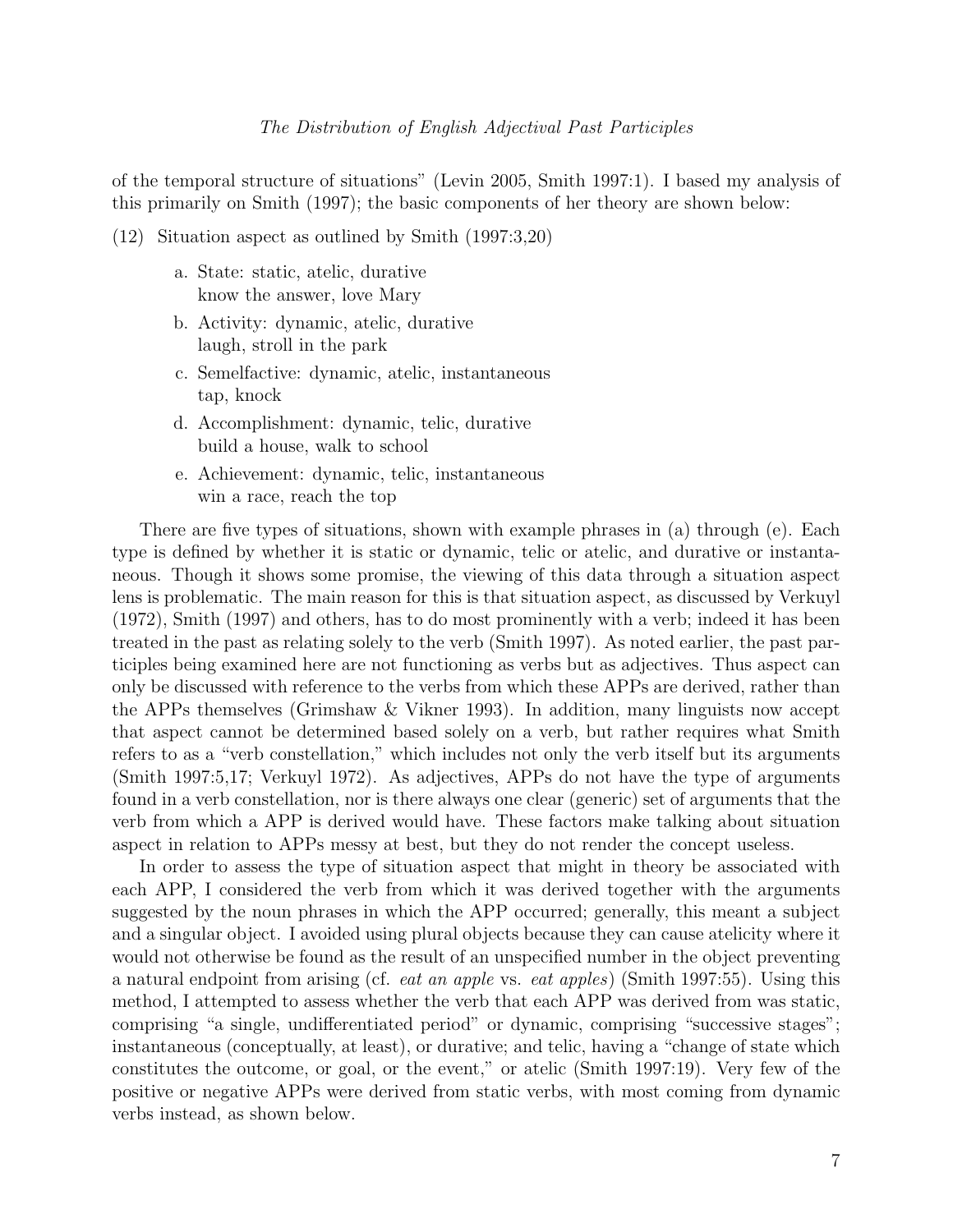- (13) Static verb phrases associated with APPs
	- a. expect a finding
	- b. love a boy
- (14) Dynamic verb phrases associated with APPs
	- a. examine an assumption
	- b. sweep the floor
	- c. peel an orange
	- d. dig wells

Four of the negative APPs had associated verbs that were positively identified as static; among the positive APPs this number was eight.

A significant proportion (48%) of the negative APPs came from exclusively durative verbs, as opposed to  $28\%$  from exclusively instantaneous verbs.<sup>9</sup> Some examples of durative verb phrases associated with these APPs are given in (15).

(15) Durative verb phrases associated with negative APPs

- a. sing a song
- b. eat an apple
- c. ask a question

In contrast, a lower proportion of the positive APPs (40%) were derived from verbs of exclusively durative classification, and this was matched by 40% derived from verbs of exclusively instantaneous classification. Examples of both types are given below.

- (16) Verb phrases associated with positive APPs
	- a. Durative: use the room
	- b. Durative: build a road
	- c. Instantaneous: break a vase
	- d. Instantaneous: miss the shot

When looking only at verbs whose  $n = 0$  (a group included in the positive APPs), the percentage derived from durative verbs is an even lower 26%, compared to a much higher instantaneous verb percentage of 64%.

The telicity of some APPs could not be definitively determined: among the APPs classified, all groups had more telic than atelic associated verbs. Examples of telic and atelic verb phrases are given below.

<sup>9</sup>Many APPs, both positive and negative, appeared in multiple senses (whose durativity varied) in the data and as such could not be classified as exclusively durative or instantaneous.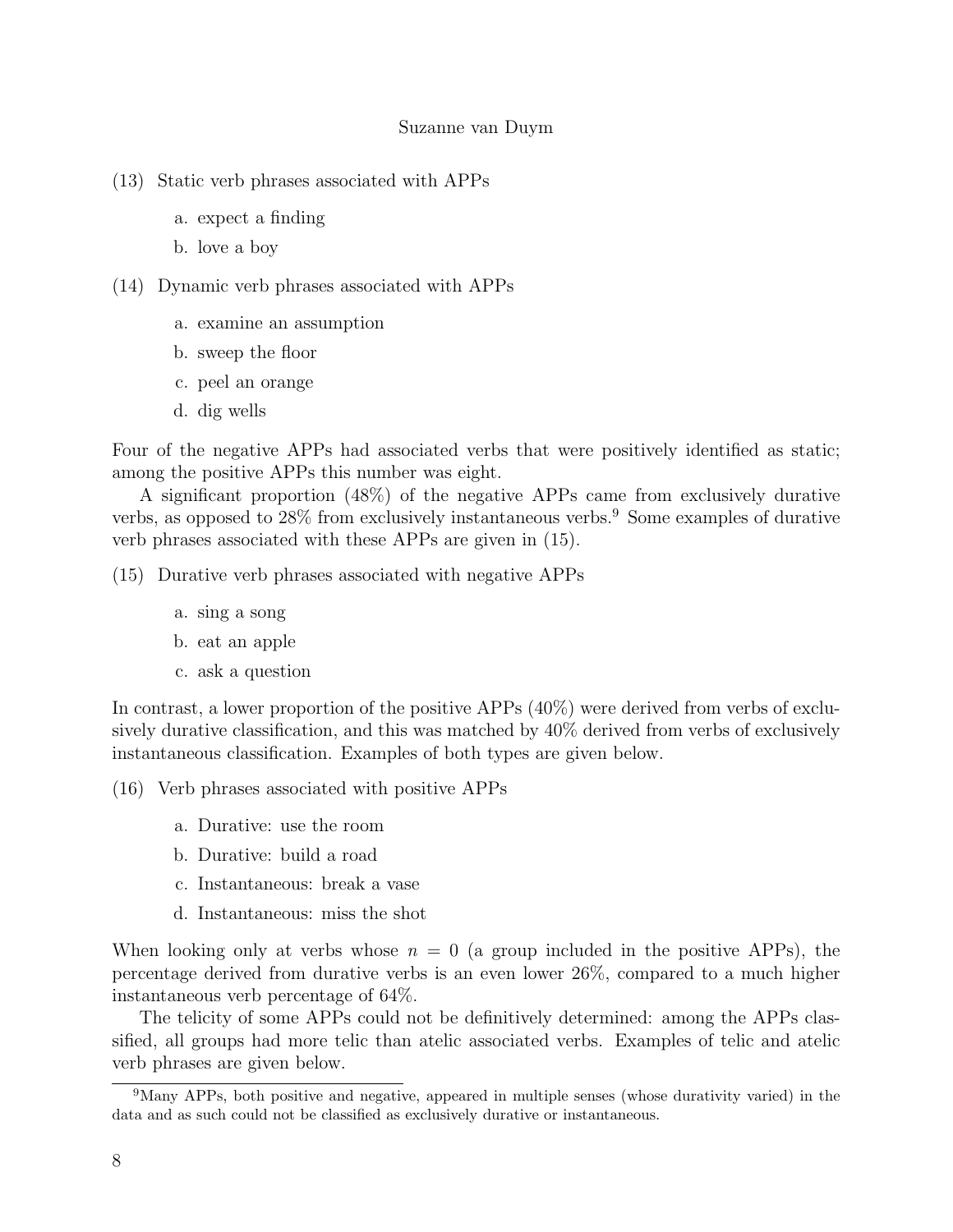- (17) Verb phrases associated with positive APPs
	- a. Telic: catch a fish
	- b. Atelic: amuse the astronomers
- (18) Verb phrases associated with negative APPs
	- a. Telic: eat a Twinkie
	- b. Atelic: mourn the victims

Among positive APPs, 47% were associated with telic verbs and 27% with atelic verbs; among negative APPs, 62% were associated with telic verbs and 31% with atelic verbs. Due to the fact that significantly more positive than negative APPs were unclassifiable (26% versus 7%), it is difficult to say whether my expectation that negative APPs' associated verbs would have a higher rate of telicity was in fact confirmed. Had every form been classifiable, I may or may not have seen the above-noted 15 percentage point difference between telic verbs associated with positive APPs and those associated with negative APPs. A more robust method of determining situation aspect characteristics of verbs from which APPs are derived is likely needed in order to assess whether these features may play an explanatory role in the current question. This may include treating APPs derived from different senses of the same verb as different APPs, something that has not yet been undertaken in this study.

In summary, positive APPs were most likely to be derived from verbs that were dynamic, durative or instantaneous, and telic; assuming that these characteristics occur together, these are verbs that, by Smith's (1997) classification, would be considered either accomplishments or achievements. Among positive APPs, I classified 47% as either accomplishments or achievements, or possibly varying between the two (depending on the sense of the verb or on uncertain durativity classification). Another 18% had varying or uncertain classification that included accomplishment or achievement and some other classification, e.g. semelfactive or achievement, based on varying or uncertain telicity. When isolating from the group of positive APPs only those with  $n = 0$ , these percentages remain similar  $(40\%$  and  $24\%$ , respectively).

In contrast, negative APPs were most likely to be derived from verbs that were dynamic, strictly durative, and telic; Smith (1997) would classify a verb having all these characteristics as an accomplishment. Among negative APPs, I classified 21% as accomplishments, and another 17% had varying or uncertain classification that included accomplishment as a possibility. This relatively low total percentage (38%) suggests that the characteristics of dynamic, durative, and telic, while they do predominate in the negative APP category, do not necessarily tend to co-occur. In fact, achievement proved to be the most common classification, with the slightly higher total percentage (strict achievement classifications as well as variable classifications that included achievement) of 41%.

Taken as a whole, this data suggests that situation aspect alone is not very explanatory of the distribution of positive and negative APPs. The single factor most likely to play a role appears to be durativity, especially when one considers the significant difference of this factor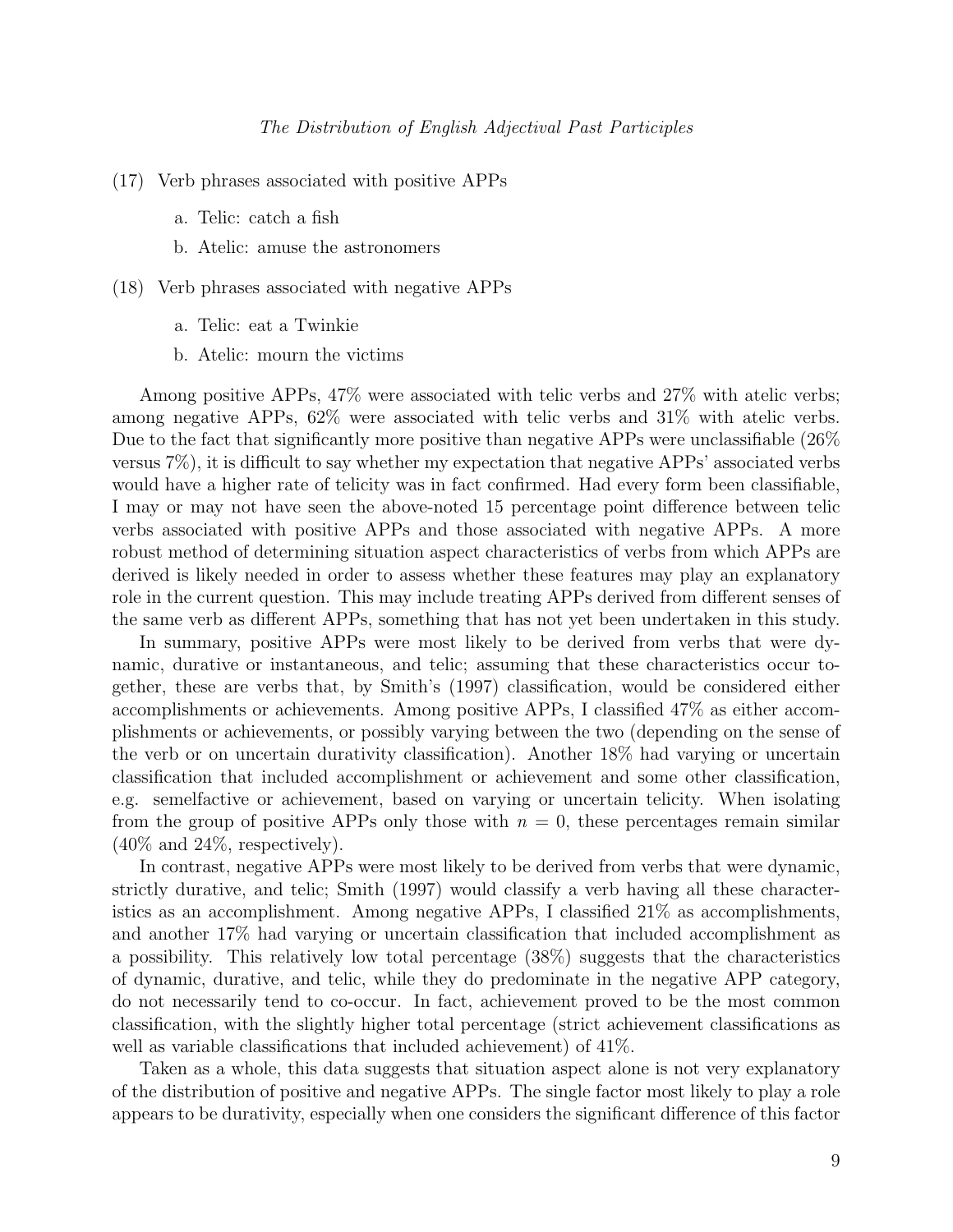between negative APPs and  $n = 0$  APPs. What this data does show is that APPs that can be used in the position studied here, both positive and negative, are often derived from verbs of the accomplishment or achievement type. This is significant largely because the accomplishment type has previously been identified as contributing to modification requirements such as that satisfied by the use of  $un$ - (Grimshaw & Vikner 1993).

According to Grimshaw & Vikner, all accomplishment verbs have a two-part event structure consisting of a process and a resultant state (1993:144-145). An "obligatory adjunct," a term which they use rather broadly to also include negating prefixes, serves to "identify" one of the sub-events that would otherwise go unidentified (1993:144). They show that this is required whenever the accomplishment verb is one involving creation, or what they call "constructive accomplishments," because in other types of accomplishments, there is not an unidentified subevent (Grimshaw & Vikner 1993:146-147).<sup>10</sup>

In order to test these assertions, I classified all APP-associated verbs that I had identified as accomplishments (including those that were uncertain or may vary) as either constructive or non-constructive. Grimshaw & Vikner would predict that I should find no constructive verbs in the positive APP category, given that the noun phrase context in which I searched the corpus eliminated obligatory adjuncts of other types. However, this was not what I found. Among the positive APPs identified as associated with accomplishment verbs (47 total), 15% were classified as constructive, 60% as non-constructive, and 26% as uncertain or variable. Of the 11 negative APPs identified as associated with accomplishment verbs, 100% were classified as non-constructive. While this is certainly not enough data to disprove the theory of Grimshaw & Vikner (1993), it strongly suggests that something is going on beyond what they identified. More data and examination are needed to say for sure what role situation aspect and event structure factors play in the distribution of APPs studied here.

### 4.3 Incremental Theme

The next factor examined was inspired by the first negative APP I discovered, which was uneaten. I noted that this form, while occurring much more as a negative than a positive  $(n)$  $= 27, p = 4$ , actually had another form that was substantially more common than either the positive or negative: half-eaten, with 109 occurrences (sum of halfeaten  $(=3)$  and half-eaten  $(=106)$ ). This distribution, while relatively unique, suggested that the notion of incremental theme, first proposed by Krifka (1987, 1989), Dowty (1987) and Hinrichs (1985), might be worth considering as a factor. The identification of an incremental theme, or a theme whose parts are mapped onto parts of an event by a telic predicate, allows for a further distinction in the situation aspect realm than those made by the criteria discussed above with reference to Smith (1997) (Dowty 1991:567). Unfortunately, the uncertain classification of the telicity of some verbs from which APPs were derived makes the application of this incremental theme

<sup>10</sup>Constructive accomplishments are specifically defined as ones in which "the Theme did not exist in its present form before the event occurred," though this is intended to exclude situations in which the new "form" of the theme is the result of a destructive process (Grimshaw & Vikner 1993:146).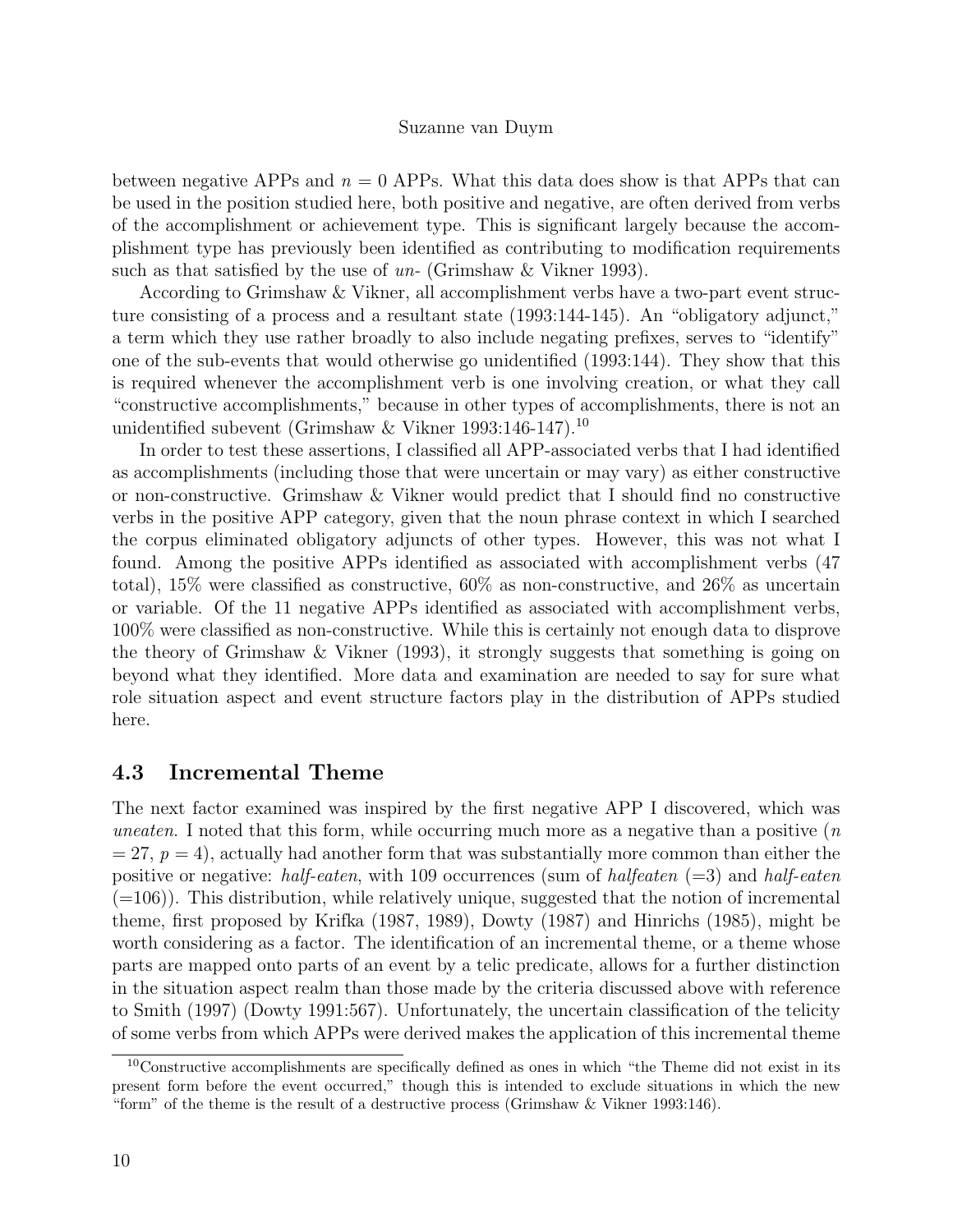distinction perhaps less valuable as a tool than it might otherwise be.

Like telicity and the other situation aspect components, the notion of incremental theme also applies to verbs rather than adjectives, and thus must be related to the verbs from which APPs were derived. To the extent possible, verbs previously labeled as telic were identified as having or not having an incremental theme. The method used was to consider whether, when the event of the verb was partially done, the theme could be considered partially "verbed"; e.g., if the event of eating an apple is partially done, the apple is partially eaten, but one's toes cannot be said to be partially touched when the event of touching one's toes is partially completed (Dowty 1991). This methodology admittedly allows for a good deal of ambiguity and uncertainty especially when only one person is making judgments, and could doubtless be improved with further study.

Some verbs whose themes I was able to identify as incremental or non-incremental, together with an example theme and their most common form of associated APP, are shown below.

- (19) Verbs with incremental themes
	- a. eat (e.g., an apple); uneaten
	- b. shave (e.g., a face); unshaven
	- c. read (e.g., a report); read
	- d. paint (e.g., a wall); painted
- (20) Verbs without incremental themes
	- a. attend (e.g., an event); unattended
	- b. sell (e.g., a sandwich); unsold
	- c. force (e.g., a smile); forced
	- d. find (e.g., an object); found

As can be seen above, verbs associated with both positive and negative APPs were found in both the incremental and non-incremental theme categories. However, among the above and other classified verbs, there seemed to be a possible trend that was consistent with my expectations borne out of eaten: the verbs from which positive APPs were derived had a slightly lower proportion of incremental themes among them than did the verbs from which negative APPs were derived. However, it also appeared that incremental theme may be strongly correlated with durativity, as can be seen from the data given in Table 3.<sup>11</sup>

<sup>11</sup>"% durative" indicates percentage of APPs associated with a durative verb; likewise for "% instantaneous." "% incremental theme" indicates percentage of telic APPs associated with a verb that has an incremental theme; likewise for "% non-incremental theme."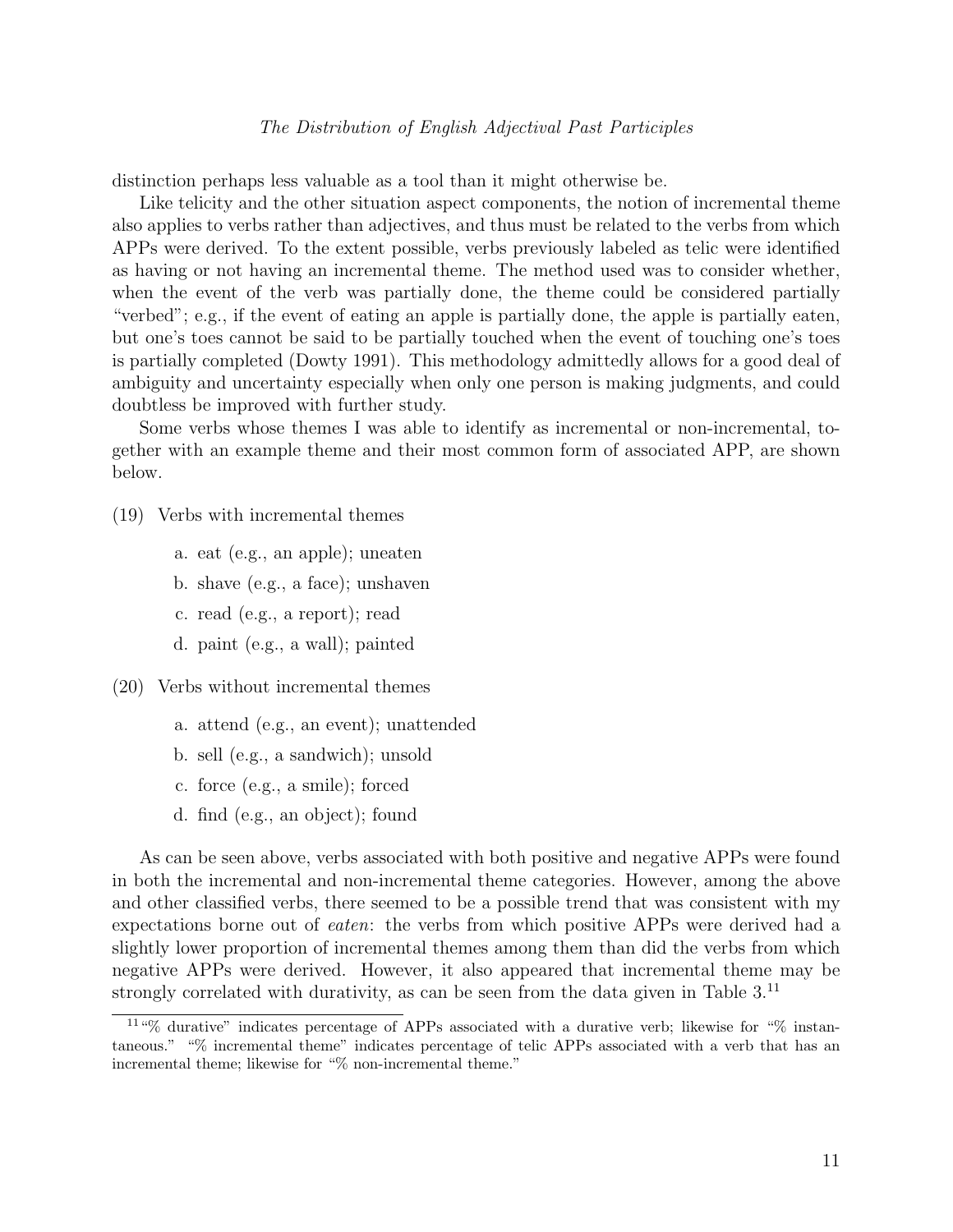|                           | APPs with $n=0$   positive APPs   negative APPs |  |
|---------------------------|-------------------------------------------------|--|
| % durative                |                                                 |  |
| $%$ incremental theme     | 29                                              |  |
| $\%$ instantaneous        |                                                 |  |
| $%$ non-incremental theme |                                                 |  |

Table 3: Data on Incremental Theme and Durativity

More precise and comprehensive identification of incremental themes is still needed to say with certainty whether they play a role in the distribution of positive and negative APPs. If association with an incremental theme verb is determined to affect the distribution of an APP, it will be necessary to investigate why this is the case.

### 4.4 Word Origins

Another element of a rather different type examined in this study was historical provenance. Because the negative prefix being used, un-, is of Germanic origin, it is reasonable to consider whether the negative APPs, which take the prefix much more commonly than the positive ones, also more commonly share a historical background with the prefix. The reasoning behind this is, in part at least, that sharing a common origin with the prefix means a word has existed in the same language as the prefix for a longer time than a word with unrelated origins. This may correlate with the prefix being more productive with that word, and with other negative prefixes being therefore less likely to be affixed to the word. It is not clear that historical factors could explain the lack of positive instances for some forms; origin is offered solely as a possible reason for the abundance or scarcity of un- prefixed negative forms relative to the total number of negative forms produced in any way.

Historical information was sought in The Oxford English Dictionary (1989) for the verbs from which all studied APPs were derived, and was available for the vast majority of them. Among these it was found that all words were Indo-European and, as expected, that the two most common origins were Germanic and Latin/French (most often, Latin by way of French). My prediction that a higher percentage of the verbs from which negative APPs were derived would be Germanic than Latin/French, and that the reverse would be true for verbs from which positive APPs were derived, was initially strongly supported by a smaller data set. With the current data, however, this is supported only very weakly, as shown below: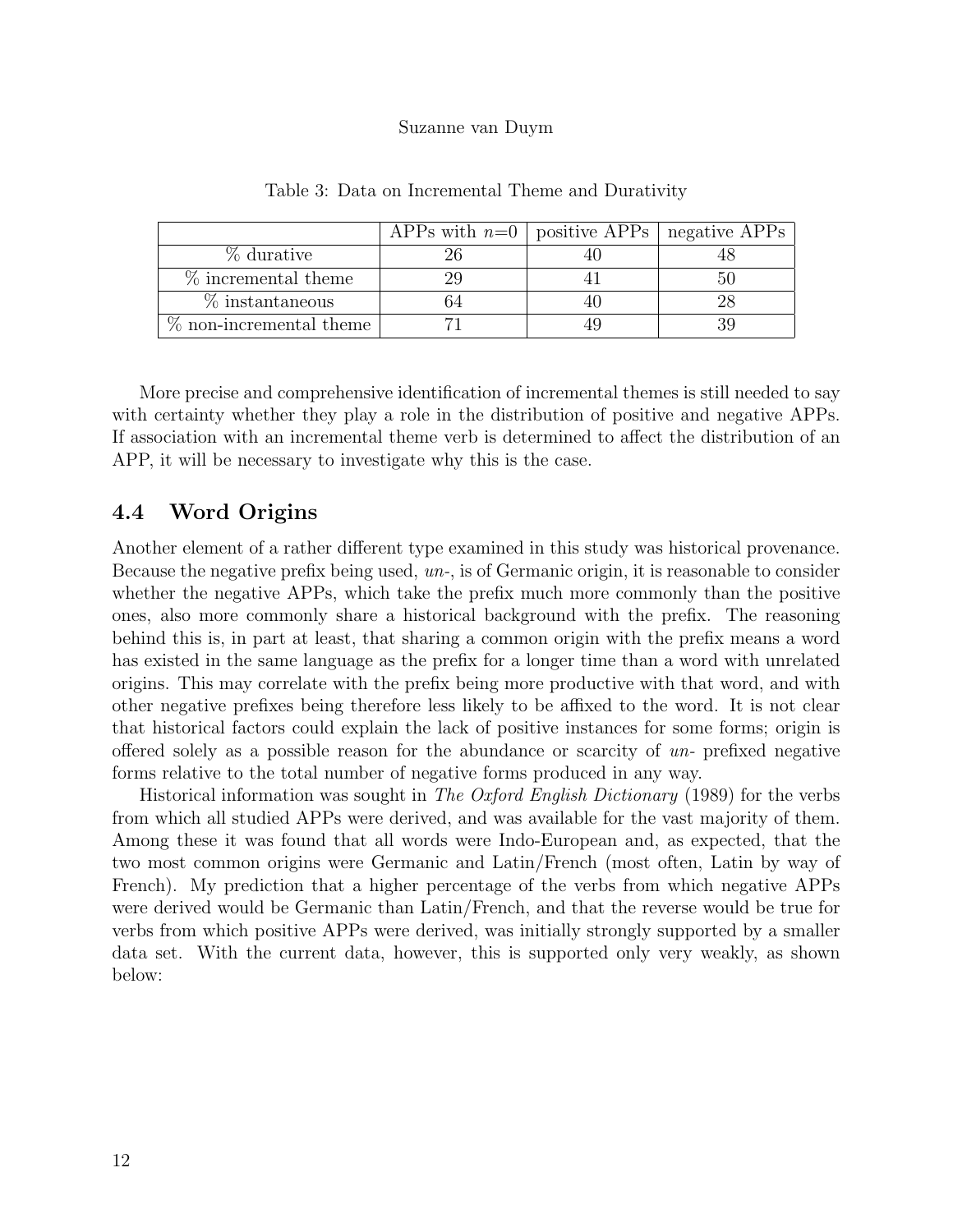|                      | $Latin/French$ Germanic |  |
|----------------------|-------------------------|--|
| $%$ of negative APPs |                         |  |
| $%$ of positive APPs |                         |  |

Table 4: Origins of Verbs

(The Oxford English Dictionary 1989)

The few verbs whose exact origins could not be determined or were neither Latin/French nor Germanic are not included in the calculations above. Though by no means conclusive or sufficient to solely explain the patterns of distribution, this historical information suggests that word origin may still be yet another factor that plays a meaningful role.

### 4.5 Informativeness

The last factor examined was borne of the observation that many of the forms found infrequently or not at all seemed, to some degree, semantically or pragmatically anomalous. For example, is an eaten apple an apple at all? Under usual circumstances, why would one specify a man as the identified man when being identified is part of the default or assumed state of men? Why would one say the unbent wire when the equivalent phrase the straight wire is available? I group the answers to these questions under the category of informativeness.

It is generally recognized by Griceans and neo-Griceans alike that, under most definitions of informativeness, speakers typically prefer the more informative of two otherwise similar utterances of comparable length. Likewise, given two utterances of similar informativeness, the more concise one is usually preferred. This being the case, one should expect that a phrase of the type studied here is rarely or never found if it is no more informative than a simple  $[Determine + Noun]$  phrase. So if an APP is primarily or always found in negated form, it is predicted that the negated form typically contributes to the informativeness of the phrase in which it occurs, while the non-negated one does not. Likewise, if an APP is primarily or always found in non-negated form, it is expected that that form typically contributes to informativeness, while the negated form does not.

#### 4.5.1 Informativeness Defined

Informativeness has been defined in various ways. According to the Gricean view, informativeness refers simply to the amount of information, or semantic content, in an utterance (Grice 1975). This has been interpreted by Grice himself as well as neo-Griceans in terms of a scale of informativeness (Horn 1976), typically involving entailment (Atlas & Levinson 1981, Grice 1978). In the context of theories of categorization, Giora states: "To say that a category member is informative in a given set is to say that it has more features (information) than necessary for category inclusion" (1988:550). For example, within the set of apples, an apple smaller than a house is not very informative, because it describes a characteristic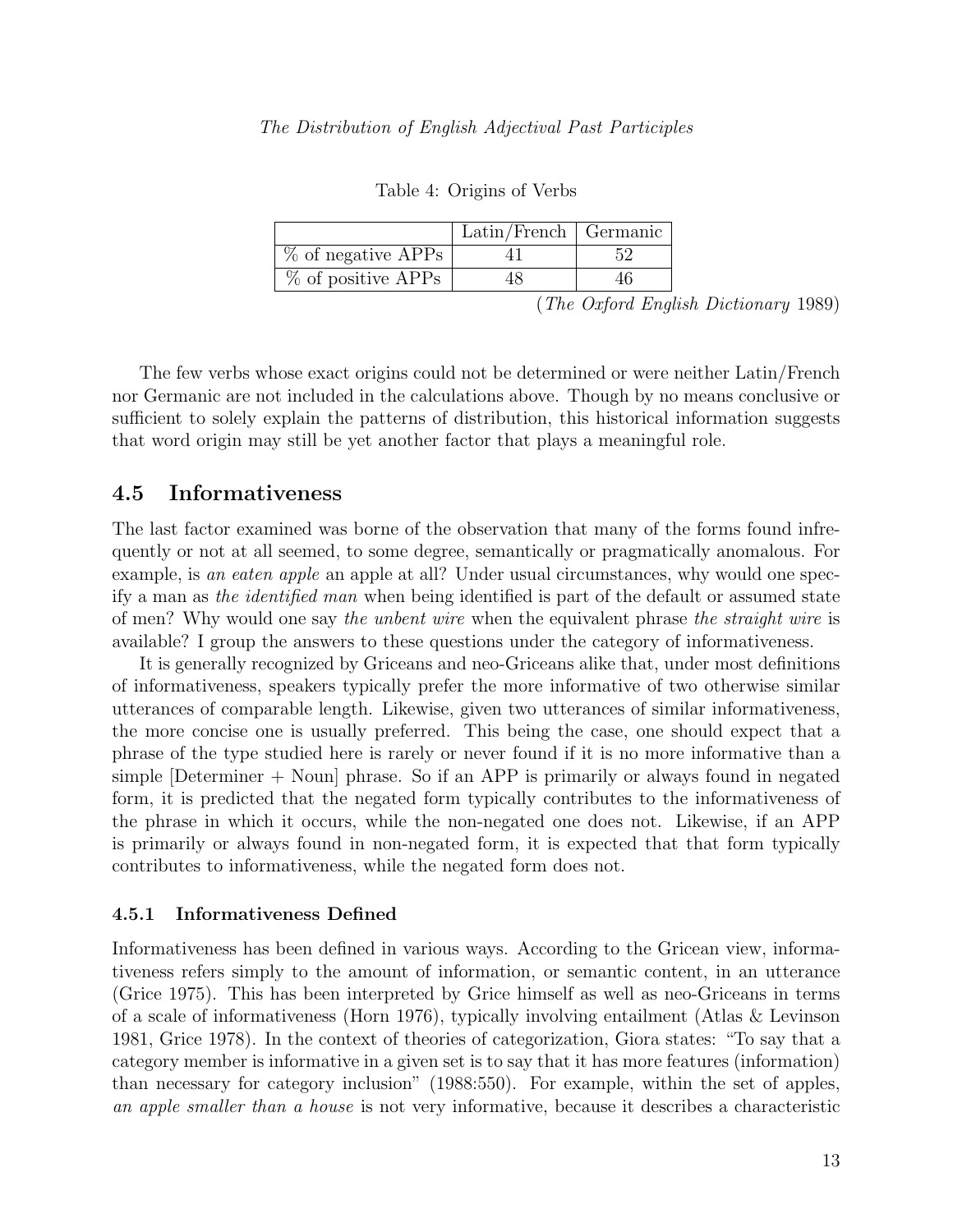that holds of all apples and thus might be considered necessary for inclusion in the apple category. In contrast, a green apple is much more informative because it describes a feature beyond what is necessary to be considered an apple; certainly not all apples are green, so knowing that an item is an apple does not constitute knowing that the item is green. This is not unlike Sperber & Wilson's treatment of relevance as a combination of the amount of semantic content, the extent to which it causes a "positive cognitive effect," and the amount of processing required for this effect (2005:608). In this study I use a definition of informativeness similar to those of Giora (1988) and Sperber & Wilson (2005): put simply, a phrase or utterance is informative to the extent that it provides information not already present via category membership (cf. Giora) or context (cf. Sperber & Wilson).

#### 4.5.2 Assessment of Informativeness

For the assessment of what information can be said to be provided by category membership, I utilize Pustejovsky's notion of qualia structure: "the structured representation which gives the relational force of a lexical item" and constitutes "modes of *explanation* for a word" that "permit a much richer description of meaning" than a purely decompositional or relational view would provide (1998:76, emphasis in original). The qualia that Pustejovsky proposes for a nominal are shown below:

(21) Pustejovskian qualia

- a. Constitutive: the relation between an object and its constituent parts
- b. Formal: that which distinguishes it within a larger domain
- c. Telic: its purpose and function
- d. Agentive: factors involved in its origin or bringing it about

(Pustejovsky 1998:76)

I argue that the content of these qualia comprises at least the greater part, and perhaps the whole, of information considered in the assessment of informativeness as I have defined it. For example, Pustejovsky gives reading as the telic quale for the lexical item novel; thus it is expected that the read novel is, under most circumstances, not much more informative than the novel, and certainly less informative than the unread novel (and thus expected to occur rarely if at all). In fact, usage suggests that for this particular case (and generally for nouns with a telic quale of reading), this assessment is correct: the query "aanthe read  $\lceil \nmid \text{nn} \rceil$ " returns mostly idiomatic phrases and ones in which it is unclear whether read is an APP or some other heteronym, while the query "aanthe unread [\*nn]" returns mostly phrases containing nouns with a telic quale of reading, e.g., report, newspaper, essays.

Because informativeness here is being assessed based on a relationship between the verb associated with an APP and the noun that occurs in the phrase with the APP, one cannot directly and in isolation classify APPs or their associated verbs regarding informativeness. What can be directly assessed, however, are the types of nouns that typically occur in phrases with each APP. What proportion of them have qualia that would make the negated form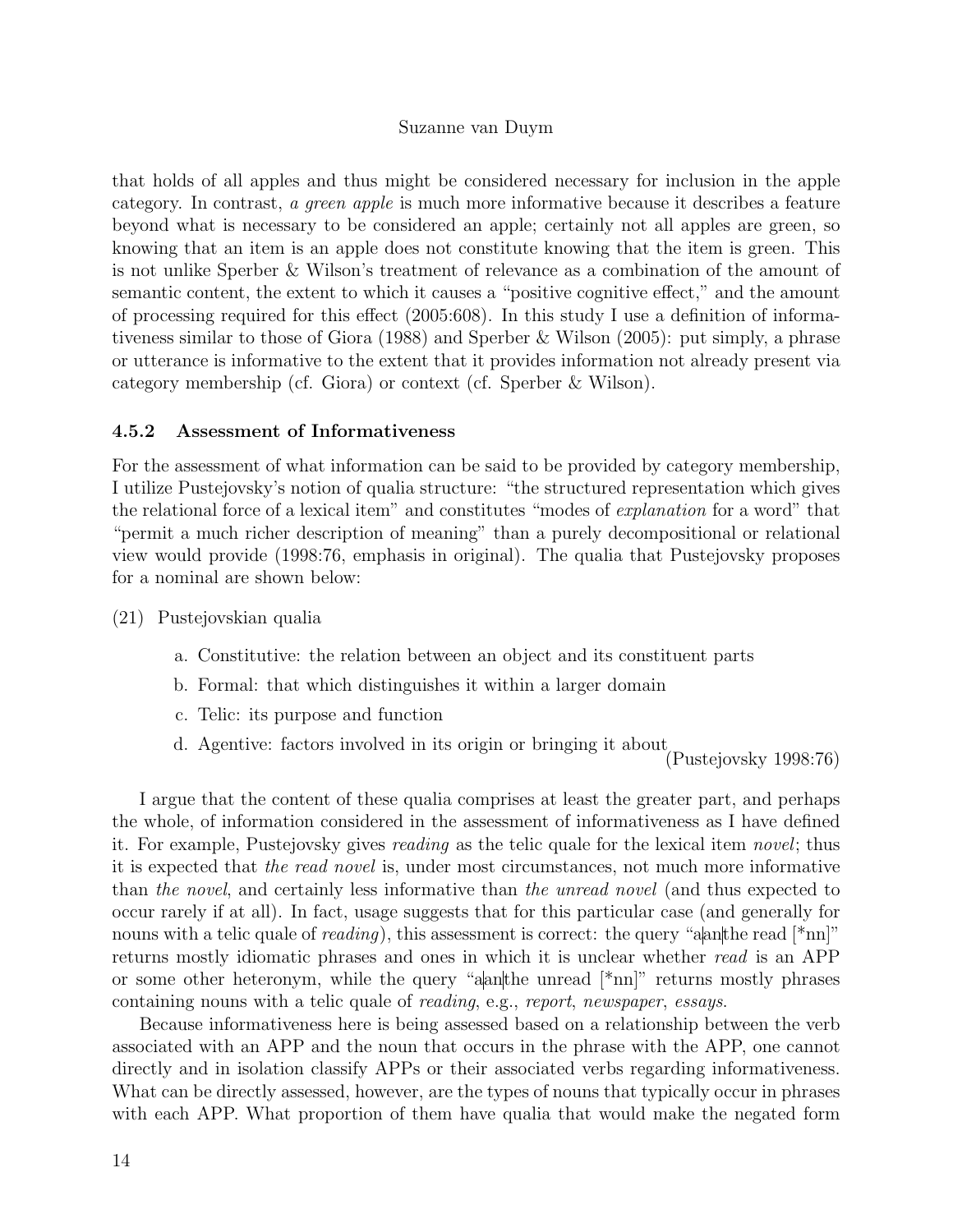of the APP more informative, and what proportion have qualia that would make the nonnegated form more informative? It is expected that APPs classified as positive typically occur with nouns whose qualia make the negated form of the APP relatively uninformative. Likewise, negative APPs should typically occur with nouns whose qualia make the nonnegated form of the APP relatively uninformative. In fact, this was the case for 74% of the APPs examined, whose top two noun collocates had qualia of the type described (COCA).

Though it is imprudent to draw any conclusions without examining more of the data, preliminary results suggest that informativeness assessed via noun qualia may be a highly explanatory factor in the distribution of positive and negative APPs. In addition, the significance of informativeness for APPs has been recognized elsewhere; Ackerman & Goldberg make a claim very similar to the one here via their "non-redundancy constraint," which states: "If the referent of the head noun, N, implies a property P as part of its framesemantic or encyclopedic knowledge, then an APP is not allowed to simply designate P; it must be further qualified" (1996:21). They also note something else that I found to be true of my data, namely that "contrastive contexts are able to rescue APPs from unacceptability" (1996:23). So, for example, while the read novel is generally unacceptable, it may appear in a context in which it is necessary to distinguish a novel that has been read (by some particular person) from one that has not, i.e. in direct opposition to the unread novel. In this case, it is quite informative. I have not identified which of the APPs in my data occur in contrastive contexts; this remains an avenue for further research.

#### 4.5.3 Other Factors Related to Informativeness

Having defined what is meant here by informativeness and how it is assessed, I present two other factors that I am grouping with informativeness. The first of these is redundancy with resulting lexical blocking (Blutner 2004). For some of the APPs tested, the negative form was essentially (at least in some senses) completely synonymous with some other unrelated form, as in the example previously given with *unbent* and *straight*.<sup>12</sup> In any case such as this, the synonymous forms ought to be, according to the criteria set out above in section 4.5.1, assessed as equally informative. The fact that in these cases the non-APP form is invariably more common, with the APP form often not found at all, can be explained by lexical blocking. Lexical blocking, as discussed by Blutner, is a process in which "the appropriate use of a given expression formed by a relatively productive process [here, APP formation] is restricted by the existence of a more 'lexicalized' alternative to this expression" (2004:501). Aronoff (1976) and Kiparsky (1982) have shown that this process applies not only to "expressions" but also to inflectional and derivational processes such as those involved in the transformation of the simple form of a verb into an APP. As suggested by Blutner, I believe that this blocking is the result of pragmatic factors; specifically, the use of the anomalous or less lexicalized alternative provides information by suggesting that there is a specific reason for the choice

<sup>&</sup>lt;sup>12</sup>Note that *unbent* (in its adjectival function) and *straight* are alike in failing to distinguish between the meanings "never having been bent" and "having been bent, followed by a reversal of the bending." For unbent, this is because un- in this case can have either of the two meanings in examples  $(5)$  and  $(6)$ .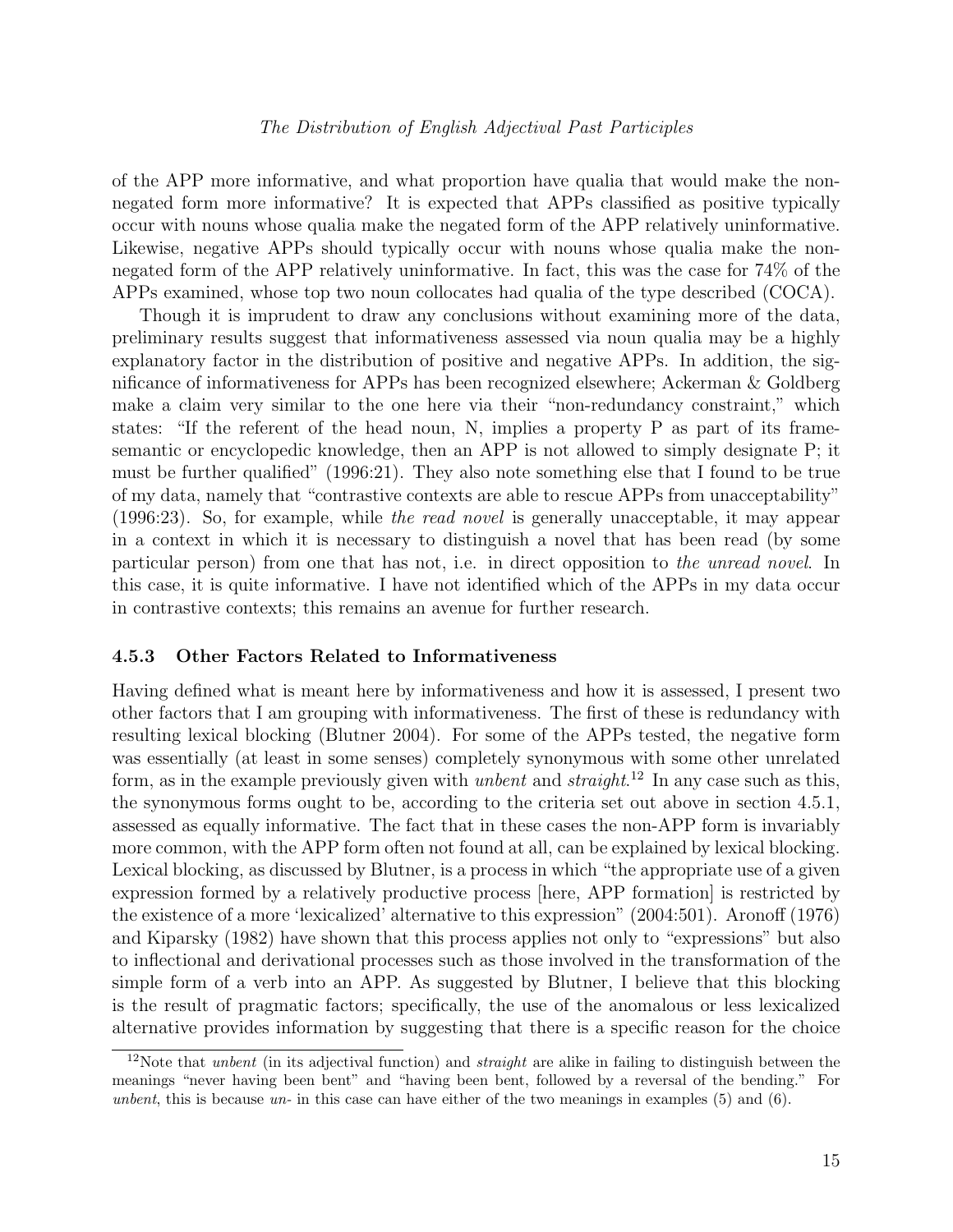of that alternative over the commonly used item. Speakers wanting to avoid this suggestion must therefore avoid the alternative; the majority of the time, this is in fact what happens.

Statistical preemption is a related factor that may either co-exist with lexical blocking or provide an alternative explanation for it. Statistical preemption, according to Boyd & Goldberg, "is an implicit inference speakers make from repeatedly hearing a formulation, B, in a context where one might have expected to hear a semantically and pragmatically related alternative formulation, A. The result is that speakers implicitly recognize that B is the appropriate formulation in such a context, and that A is not appropriate" (Boyd  $\&$ Goldberg 2009:5). This may serve to further explain lexical blocking in that speakers use the statistical rates at which they hear certain expressions to realize that one expression is, in fact, more lexicalized, and therefore use of the other would be pragmatically marked. Used as a different explanation independent of lexical blocking, statistical preemption can function as a model of how the disuse of APP forms and preference for equivalent non-APP forms is perpetuated.

The last factor to be presented here that is related to informativeness is that of conceptual impossibility (or extreme unlikelihood): in most cases, a phrase that represents something impossible in the world, and therefore very difficult or impossible to even imagine, will not be used.<sup>13</sup> It is for this reason that, for example, one never finds the APPs unchewed or unalerted with the reversal meaning (see  $(5)$ ); it is impossible to unchew something or to unalert someone. Similarly, the APP *gathered* is used in the examined data only to refer to groups of things or people (e.g., crowd, assembly); a group not gathered is arguably not a group, making the idea of an ungathered group highly unlikely if not impossible, and in fact the APP ungathered is not found in my data. APPs describing conceptual impossibilities were, as a group, absent from the data, as would be expected.

To conclude this section, I note that in my analysis I have examined a myriad of factors encompassing semantic fields, event structure, historical linguistics and pragmatics. They appear to be relevant to varying degrees. However, I suspect that there is a great deal of interconnectedness between many of the elements analyzed here: for example, semantic fields are likely related to event structure in ways whose relevance to this study may not have been discovered yet. Finally, there are likely further important factors that remain to be found.

## 5 Conclusion

From the varied aspects examined above, it is clear that there is no single factor responsible for the differences in distribution between negative and positive adjectival past participles in attributive function. A semantic factor such as semantic field may play a small part, as suggested by the fact that some fields seem to be overrepresented among the negative APPs (or, from the opposite perspective, underrepresented among the positive APPs). As noted

<sup>&</sup>lt;sup>13</sup>We may perceive as an exception to this a phrase, such as the unbuilt building, that represents something that is physically impossible in the world but not conceptually impossible, and thus useful to be able to talk about.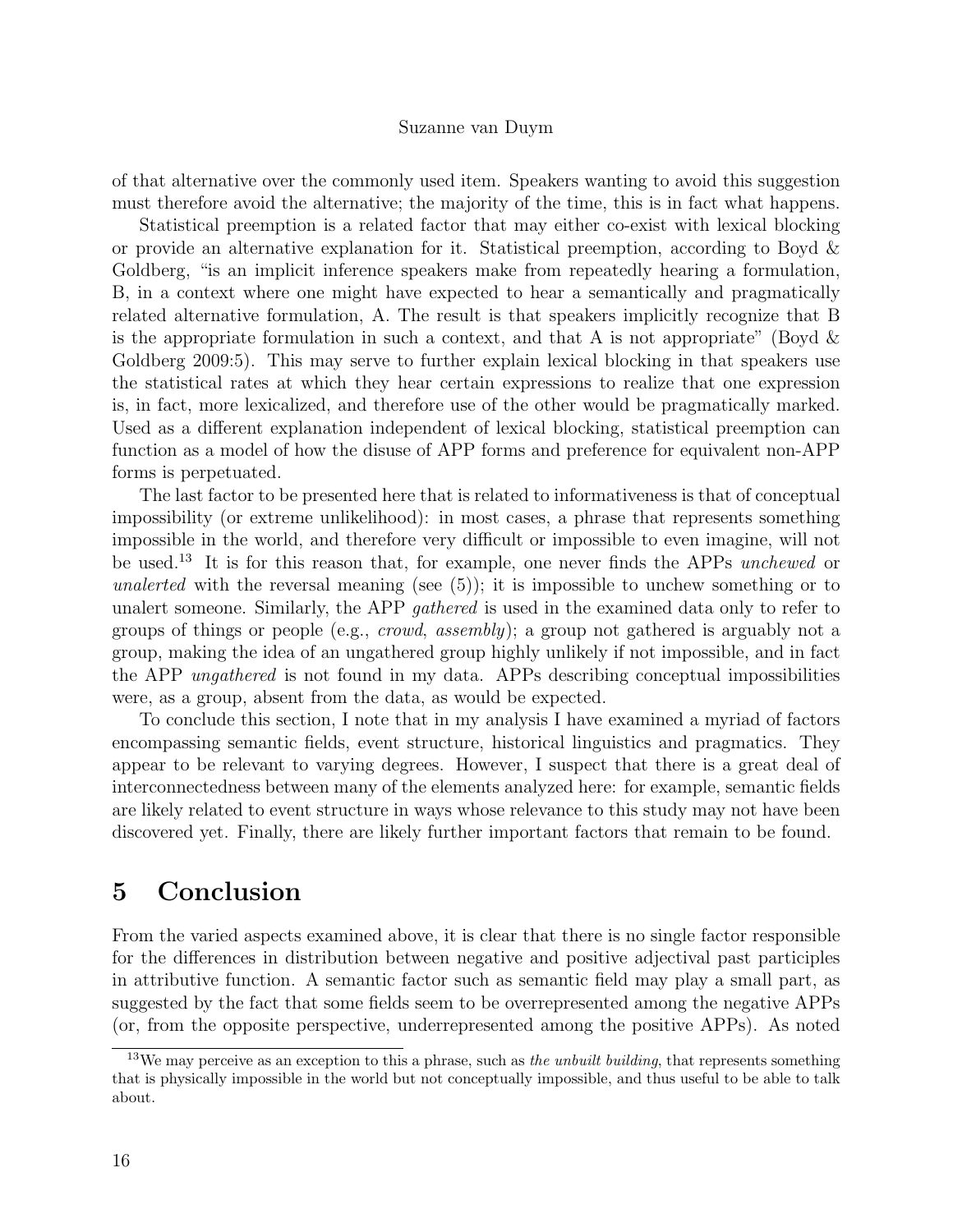above, this may also relate to one or more of the other factors. Though difficult to apply to an examination of adjectives, certain components having to do with situation aspect may be relevant. Though I had many APPs associated with accomplishment verbs, Grimshaw & Vikner's predictions about these were not borne out in my data. Incremental themes were slightly more common among negative APPs' verbs, but this appears to be strongly correlated with durativity. Historical information suggests a slightly higher percentage of Germanic origins among negative APP verbs than positive, which may relate to the Germanic origin of the negative prefix studied here. Of those examined here, informativeness is the factor with the most explanatory potential: in general, the form (negated or non-negated) of an APP that is predicted to be more informative is what I find occurring most in my data. This portion of my analysis is also strengthened by its general agreement with that of Ackerman & Goldberg (1996).

In order to paint a fuller picture of what is responsible for the distributional pattern noted here, further study is needed. Clearly, 203 forms is only a very small subset of the adjectival past participles in English that can occur with a negative prefix and in attributive function. Examining many more forms would improve the viability of the study. It may also be beneficial to look at negative prefixes besides un-; this could lead to support for the historical relationships proposed here. There are undoubtedly other factors at work in this distribution that were not considered here, and these should be explored. One possible angle is to consider the distribution patterns of adjectives not derived from verbs to see if anything similar exists there; if so, this would suggest that verbal characteristics could be less of a factor than previously thought. Another direction for research is to investigate similar forms in other languages, to see whether this distribution is a phenomenon unique to English. Whether it is or not, this information would likely be valuable in determining what other factors to evaluate.

In future research, pursuing an explanation of exactly how semantic factors interact with event structure may be worthwhile. Improved assessment of situation aspect factors would maximize their potential usefulness. Historical information, while mostly complete for the data here, can be expanded as discussed with other prefixes. In addition, it may be informative to examine what verbs of origins besides Latin/French and Germanic do with respect to negative prefixes of various ancestries. Finally, as mentioned in the section on informativeness, given the promising results of the preliminary work, a complete study of qualia-based informativeness is an obvious next step. Other methods of assessing informativeness may also be worth investigating. While this paper has made a significant start by providing analyses of several potential factors in the distribution of positive and negative adjectival past participles, I intend to pursue this study further by examining some of the approaches discussed above.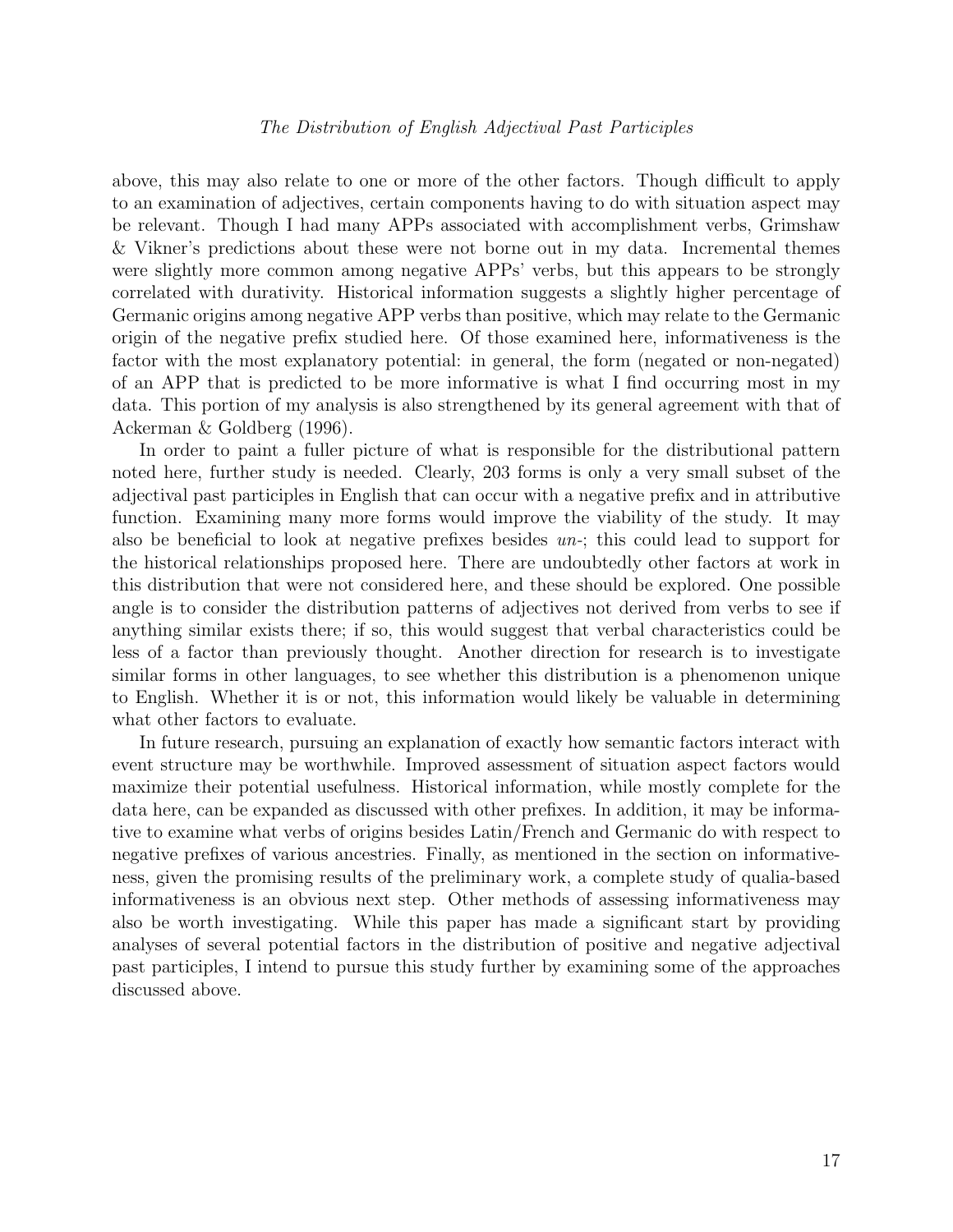#### References

- Ackerman, Farrell & Adele E. Goldberg. 1996. Constraints on Adjectival Past Participles. In Adele E. Goldberg (ed.), Conceptual Structure, Discourse and Language, 17-30. Stanford, CA: CSLI Publications.
- Aronoff, Mark. 1976. Word Formation in Generative Grammar. Cambridge, MA: MIT Press.
- Atlas, Jay David & Stephen C. Levinson. 1981. It-Clefts, Informativeness, and Logical Form: Radical Pragmatics (Revised Standard Version). In Peter Cole (ed.), Radical Pragmatics, 1-62. New York: Academic Press, Inc.
- Blutner, Reinhard. 2004. Pragmatics and the Lexicon. In Laurence R. Horn and Gregory Ward (eds.), *The Handbook of Pragmatics*, 488-514. Malden, MA: Blackwell.
- Boyd, Jeremy K. & Adele E. Goldberg. Forthcoming. Learning What Not To Say: The Role of Categorization, Statistical Preemption, and Discounting in a-adjectives. (2009 draft).
- Davies, Mark. 2008 –. The Corpus of Contemporary American English (COCA): 400+ million words, 1990-present. Available online at http://www.americancorpus.org.
- Dowty, David. 1987. Aktionsarten, NP semantics, and the structure of events. Paper presented at the joint Association for Symbolic Logic/Linguistic Society of America Conference on Logic and Natural Language, Stanford University.
- Dowty, David. 1991. Thematic Proto-Roles and Argument Selection. Language 67(3): 547-619.
- Giora, Rachel. 1988. On the Informativeness Requirement. *Journal of Pragmatics* 12: 547-565.
- Grice, H. P. 1975. Logic and Conversation. In P. Cole & J. L. Morgan (eds.), Syntax and Semantics 3: Speech Acts, 41-58. New York: Academic Press.
- Grice, H. Paul. 1978. Further Notes on Logic and Conversation. In Peter Cole (ed.), Syntax and Semantics 9: Pragmatics, 113-128. New York: Academic Press.
- Grimshaw, Jane & Sten Vikner. 1993. Obligatory Adjuncts and the Structure of Events. In Eric Reuland & Werner Abraham (eds.), Knowledge and Language, vol. II, Lexical and Conceptual Structure, 143-155. Dordrecht, Netherlands: Kluwer Academic Press.
- Hinrichs, Erhard. 1985. A compositional semantics for aktionsarten and NP reference in English. Columbus: Ohio State University dissertation.
- Horn, Laurence Robert. 1976. On the Semantic Properties of Logical Operators in English. Bloomington, IN: Indiana University Linguistics Club.
- Huddleston, Rodney & Geoffrey K. Pullum. 2005. A Student's Introduction to English Grammar. Cambridge: Cambridge University Press.
- Kiparsky, Paul. 1982. Word-formation and the Lexicon. In F. Ingeman (ed.), *Proceedings* of the 1982 Mid-America Linguistic Conference. Lawrence, KS: University of Kansas.
- Krifka, Manfred. 1987. Nominal reference and temporal constitution: Towards a semantics of quantity. (FNS-Bericht 17). Tubingen: Forschungsstelle fur naturliche Systeme, Universitat Tubingen.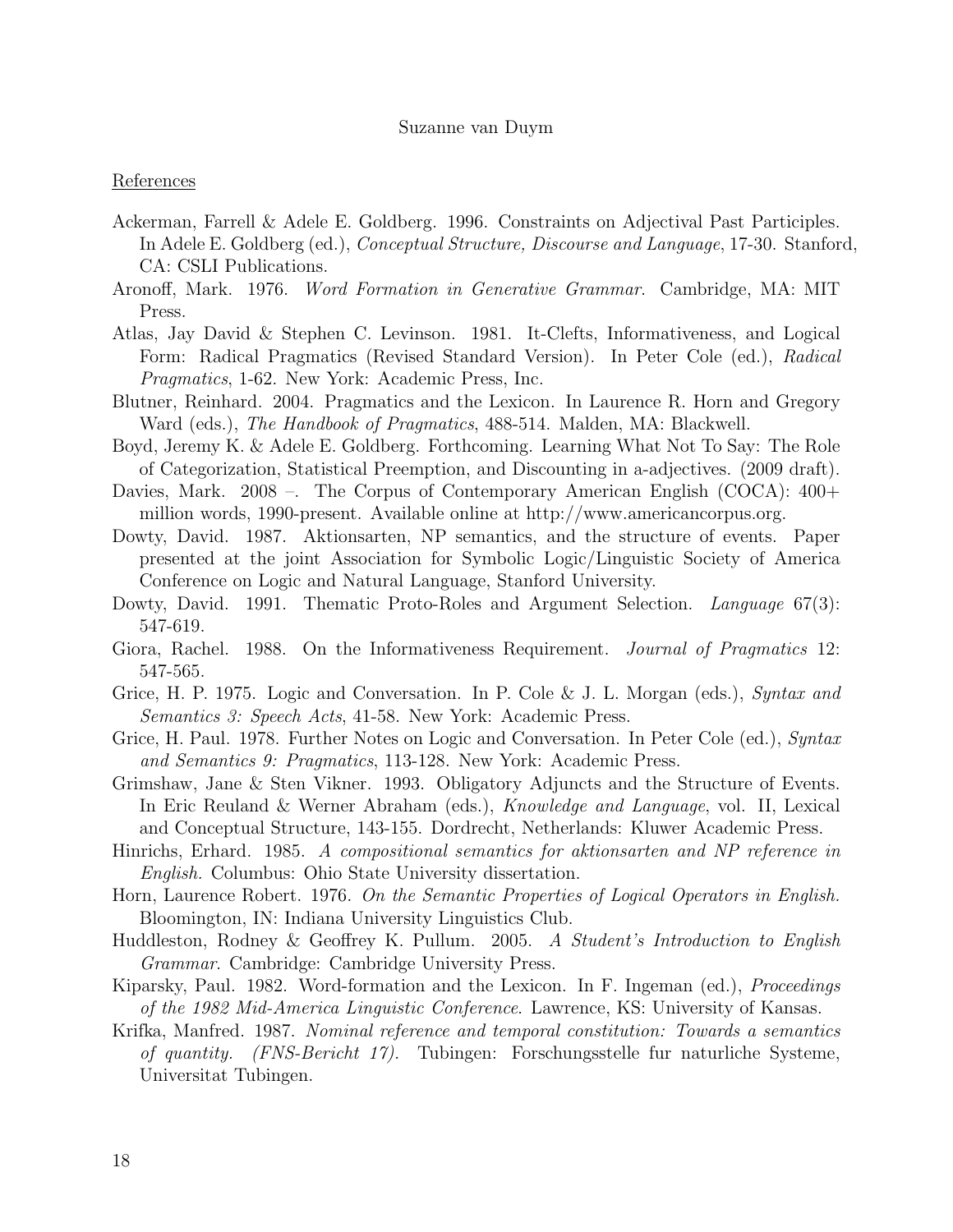- Krifka, Manfred. 1989. Nominalreferenz und Zeitkonstitution: Zur Semantik von Massentermen, Pluraltermen und Aktionsarten. Munich: Wilhelm Fink.
- Lakoff, George. 1970. Irregularity in Syntax. New York: Holt, Rinehart and Winston, Inc.
- Levin, Beth. 2005. Semantic Prominence and Argument Realization IV: Is Aspect a Semantic Determinant of Argument Realization? LSA Linguistic Institute class handout.
- The Oxford English Dictionary. 2nd ed. 1989. OED Online. Oxford University Press. Dec. 2009 < http://dictionary.oed.com.floyd.lib.umn.edu/>.
- Pustejovsky, James. 1998. The Generative Lexicon. Cambridge, MA: MIT Press.
- Smith, Carlota S. 1997. The Parameter of Aspect. Dordrecht: Kluwer Academic Publishers.
- Sperber, Dan & Deirdre Wilson. Relevance: Communication & Cognition, 2nd edn. Oxford: Blackwell.
- Verkuyl, H. J. 1972. On the Compositional Nature of the Aspects. Dordrecht: D. Reidel Publishing Company.
- Wasow, Thomas. 1977. Transformations and the Lexicon. In Peter W. Culicover, Thomas Wasow, & Adrian Akmajian (eds.), Formal Syntax, 327-360. New York: Academic Press, Inc.

University of Minnesota – Twin Cities Department of Linguistics 214 Nolte Center 315 Pillsbury Drive SE Minneapolis, MN 55455

vanam008@umn.edu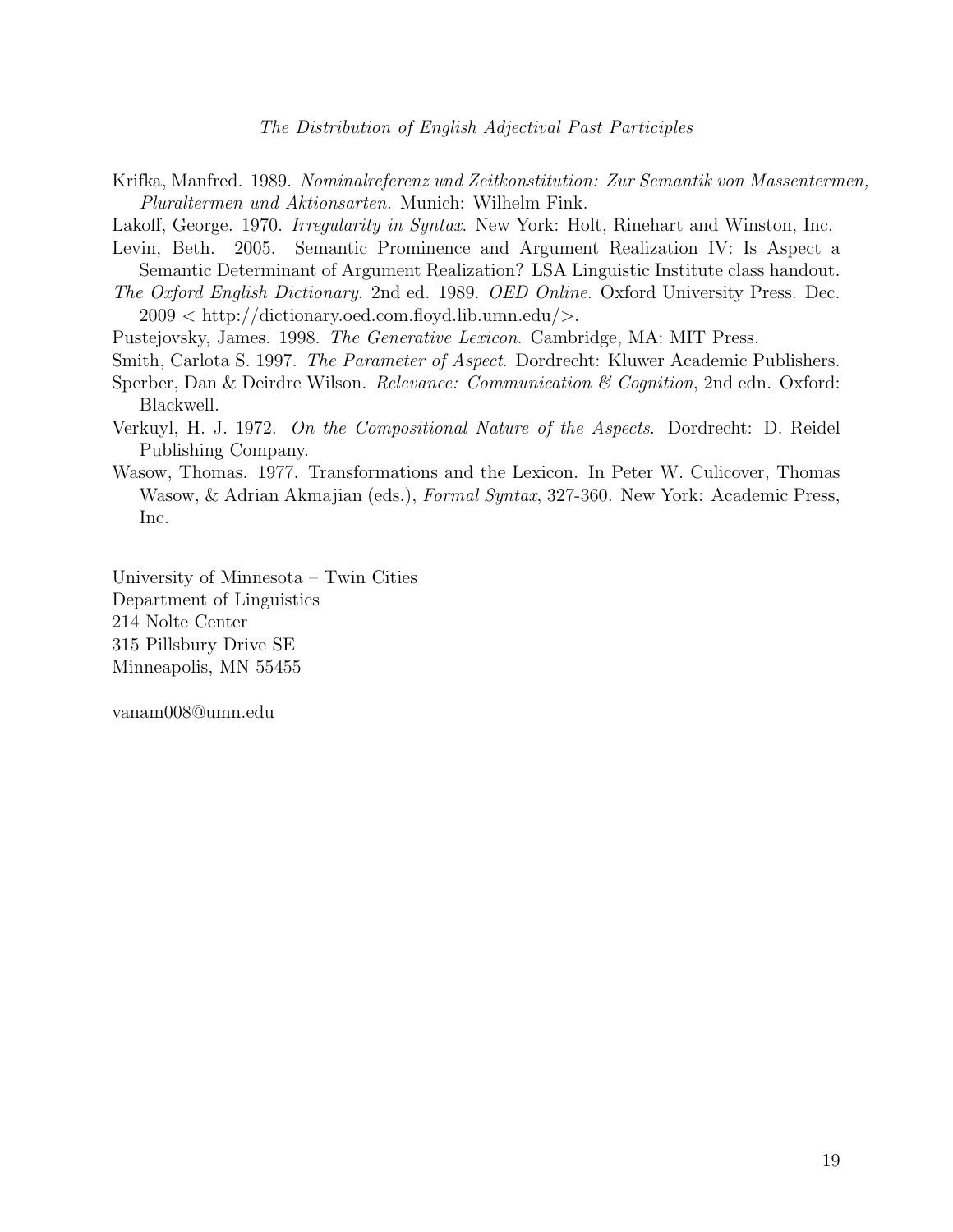# 6 Appendix

The numbers after each word indicate positive occurrences  $p$ , negative occurrences  $n$ , and the ratio of positive/negative occurrences  $r$ , respectively. Words are arranged in order of increasing r values.

The symbol \* next to a word indicates that I noticed some idiomatic or other use that seemed to skew the numbers or might potentially do so.

A blank r cell indicates that a ratio could not be calculated due to division by zero.

| <b>APP</b>      | $\boldsymbol{p}$ | $\overline{n}$ | $\overline{r}$ |
|-----------------|------------------|----------------|----------------|
| mourned         | $\overline{0}$   | $\overline{2}$ | 0              |
| harmed          | $\overline{0}$   | 3              | $\overline{0}$ |
| noticed         | $\overline{0}$   | 12             | $\overline{0}$ |
| doubted         | $\overline{0}$   | 34             | $\overline{0}$ |
| attended        | $\mathbf{1}$     | 42             | 0              |
| seen            | 16               | 539            | $\overline{0}$ |
| eaten           | 4                | 27             | 0.1            |
| foreseen        | 6                | 104            | 0.1            |
| answered        | $\overline{11}$  | 130            | 0.1            |
| questioned      | 13               | 103            | 0.1            |
| asked           | 4                | 18             | 0.2            |
| counted         | 4                | 23             | 0.2            |
| discovered      | 16               | 71             | 0.2            |
| $\text{sumg}^*$ | 21               | 114            | 0.2            |
| tamed           | 15               | 51             | 0.3            |
| interrupted     | 38               | 119            | 0.3            |
| named           | 108              | 310            | 0.3            |
| wanted          | 167              | 386            | 0.4            |
| proved          | 5                | 9              | 0.6            |
| identified      | 248              | 402            | 0.6            |

| <b>APP</b> | $\mathfrak p$  | $\boldsymbol{n}$ | $\mathcal{r}$  |
|------------|----------------|------------------|----------------|
| spoken     | 264            | 428              | 0.6            |
| explained  | 59             | 84               | 0.7            |
| moved      | $\overline{4}$ | 5                | 0.8            |
| sold       | 15             | 20               | 0.8            |
| examined   | 56             | 74               | 0.8            |
| $m$ anned* | 135            | 164              | 0.8            |
| known      | 1247           | 1477             | 0.8            |
| zipped     | 6              | $\overline{7}$   | 0.9            |
| shaven     | 25             | 27               | 0.9            |
| fastened   | $\mathbf{1}$   | $\mathbf 1$      | $\mathbf 1$    |
| served     | $\overline{2}$ | $\overline{2}$   | $\overline{1}$ |
| tasted     | $\overline{2}$ | $\overline{2}$   | 1              |
| impressed  | 11             | 11               | $\overline{1}$ |
| made       | 80             | 84               | $\mathbf 1$    |
| expected   | 1913           | 2003             | 1              |
| heard*     | 21             | 19               | 1.1            |
| decided    | 166            | 135              | 1.2            |
| deserved   | 45             | 35               | 1.3            |
| challenged | 64             | 51               | 1.3            |
| tested     | 100            | 74               | 1.4            |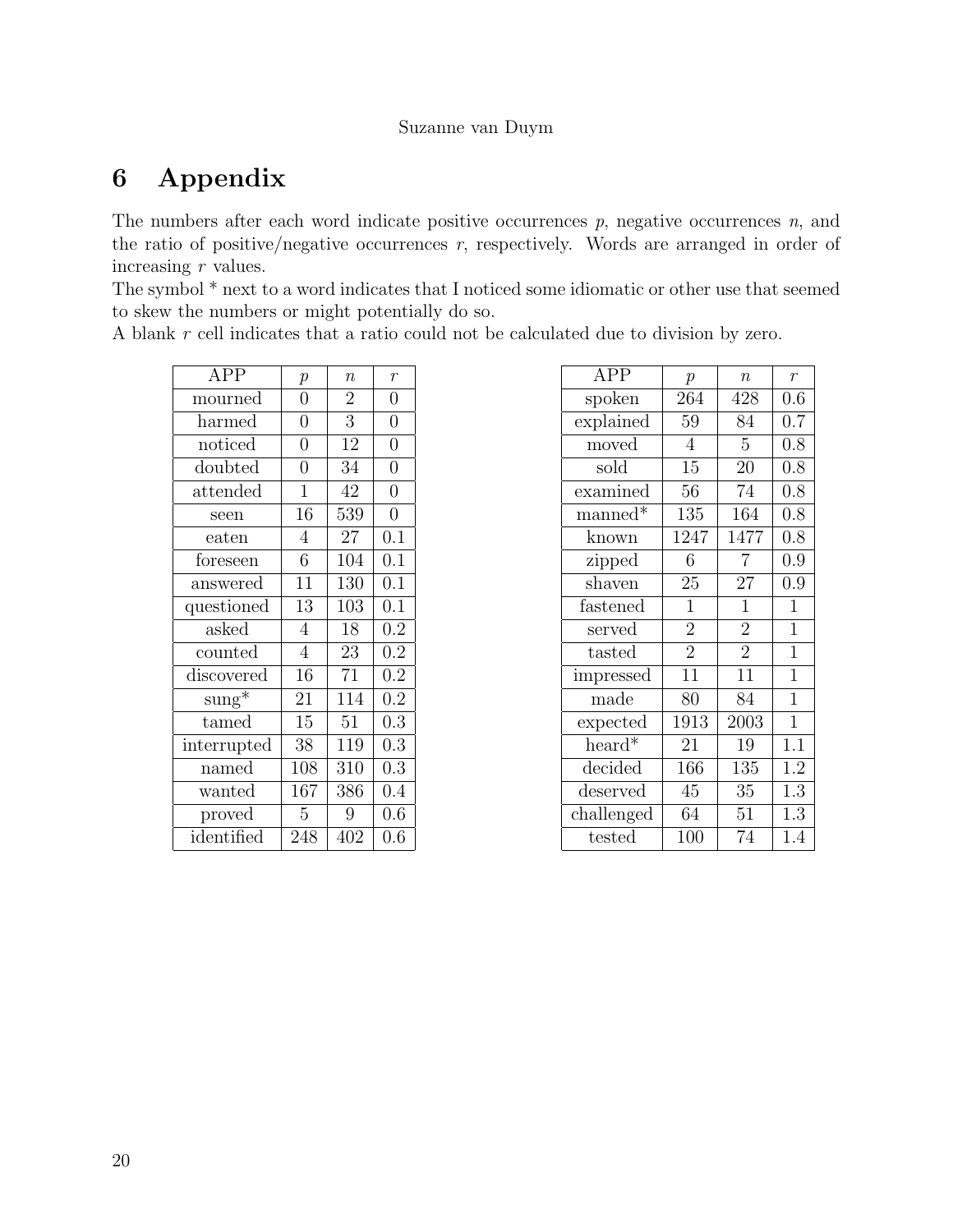| <b>APP</b>                 | $\,p\,$          | $\boldsymbol{n}$ | $\overline{r}$   |
|----------------------------|------------------|------------------|------------------|
| sought                     | 15               | $\overline{1}0$  | $\overline{1.5}$ |
| appreciated                | $\overline{16}$  | $\overline{11}$  | 1.5              |
| $tied*$                    | $\overline{37}$  | $\overline{24}$  | $\overline{1.5}$ |
| opened                     | 178              | $\overline{118}$ | $\overline{1.5}$ |
| announced                  | 115              | 67               | $\overline{1.7}$ |
| $checked*$                 | $\overline{77}$  | 43               | $\overline{1.8}$ |
| invited                    | 112              | $\overline{61}$  | $\overline{1.8}$ |
| lit                        | 271              | 153              | 1.8              |
| guarded                    | 109              | $\overline{56}$  | $\overline{1.9}$ |
| delivered                  | 21               | $\overline{11}$  | $\overline{1.9}$ |
| dreamed                    | $\overline{8}$   | $\overline{4}$   | $\overline{2}$   |
| intended                   | $\overline{777}$ | 382              | $\overline{2}$   |
| clothed                    | $\overline{17}$  | 8                | $\overline{2.1}$ |
| $m$ et <sup>*</sup>        | 82               | $\overline{39}$  | $2.\overline{1}$ |
| paid                       | 492              | 222              | $\overline{2.2}$ |
| $\overline{\text{marked}}$ | 976              | 375              | 2.6              |
| matched                    | 165              | 60               | 2.8              |
| hurried                    | 144              | 47               | $\overline{3.1}$ |
| listed                     | $\overline{211}$ | $\overline{65}$  | $\overline{3.2}$ |
| finished                   | 1559             | 487              | $\overline{3.2}$ |
| used                       | 741              | $\overline{205}$ | $\overline{3.6}$ |
| brushed                    | 19               | $\overline{5}$   | $\overline{3.8}$ |
| $\overline{\text{read*}}$  | $\overline{46}$  | $\overline{12}$  | $\overline{3.8}$ |
| started                    | $\overline{4}$   | $\mathbf{1}$     | $\overline{4}$   |
| swept                      | $\overline{38}$  | 8                | 4.8              |
| licensed                   | 406              | $\overline{78}$  | $\overline{5.2}$ |
| kept                       | 34               | $\sqrt{6}$       | $5.\overline{7}$ |
| peeled                     | $\overline{52}$  | $\overline{9}$   | $\overline{5.8}$ |
| released                   | $\overline{83}$  | 14               | 5.9              |
| loved                      | 110              | $\overline{15}$  | $\overline{7.3}$ |
| timed                      | $55\,$           | 7                | 7.9              |
| proven                     | 545              | 67               | $\overline{8.1}$ |
| satisfied                  | 199              | 23               | $\overline{8.7}$ |
| cut                        | 468              | 50               | 9.4              |
| approved                   | $27\overline{6}$ | 29               | 9.5              |
| called                     | 31               | 3                | 10.3             |
| educated                   | 664              | 64               | 10.4             |
| written                    | 2526             | 244              | 10.4             |
| divided                    | 463              | 44               | 10.5             |
| developed                  | 926              | $\overline{87}$  | 10.6             |
| permitted                  | 48               | 4                | 12               |
|                            |                  |                  |                  |

| <b>APP</b>                   | $\,p\,$          | $\boldsymbol{n}$ | $\boldsymbol{r}$  |
|------------------------------|------------------|------------------|-------------------|
| corrected                    | $\overline{9}8$  | 8                | $\overline{12.3}$ |
| loaded                       | 466              | $\overline{37}$  | 12.6              |
| heated                       | 818              | 64               | 12.8              |
| limited                      | 4780             | $\overline{363}$ | $\overline{13.2}$ |
| informed                     | 583              | 42               | 13.9              |
| $\overline{\text{built}}^*$  | $1\overline{59}$ | $\overline{11}$  | 14.5              |
| $\overline{\text{said}}^*$   | 179              | 12               | 14.9              |
| decayed                      | $\overline{45}$  | $\overline{3}$   | $\overline{15}$   |
| $\overline{\text{clean}}$    | 126              | $\overline{8}$   | 15.8              |
| interested                   | 205              | 13               | 15.8              |
| broken                       | 4080             | $\overline{232}$ | 17.6              |
| created                      | 178              | 10               | 17.8              |
| guided                       | 427              | 24               | 17.8              |
| lighted                      | 366              | 19               | 19.3              |
| bitten                       | 20               | $\mathbf{1}$     | 20                |
| returned                     | $\overline{81}$  | $\overline{4}$   | $\overline{20.3}$ |
| changed                      | $\overline{511}$ | $2\overline{5}$  | $\overline{20.4}$ |
| painted                      | $9\overline{16}$ | 44               | 20.8              |
| contained                    | 42               | $\overline{2}$   | 21                |
| caught                       | $\overline{22}$  | $\overline{1}$   | $\overline{22}$   |
| chewed                       | $\overline{22}$  | $\overline{1}$   | $\overline{22}$   |
| bleached                     | 90               | $\overline{4}$   | 22.5              |
| numbered                     | $\overline{113}$ | $\overline{5}$   | $\overline{22.6}$ |
| burned                       | 230              | $\overline{10}$  | 23                |
| $risen*$                     | $\overline{78}$  | $\overline{3}$   | 26                |
| shaken                       | $\overline{81}$  | $\overline{3}$   | 27                |
| $reported*$                  | 998              | $\overline{37}$  | $27\,$            |
| prepared                     | $\overline{585}$ | $\overline{21}$  | $\overline{27.9}$ |
| imagined                     | 339              | $\overline{12}$  | $\overline{28.3}$ |
| embarrassed                  | $\overline{143}$ | $\overline{5}$   | $\overline{28.6}$ |
| diminished                   | 233              | 8                | 29.1              |
| needed                       | 590              | 20               | 29.5              |
| $\overline{\text{complete}}$ | 707              | 23               | 30.7              |
| $\mathrm{melt}$ ed           | 155              | 5                | 31                |
| damaged                      | 593              | 19               | $3\overline{1.2}$ |
| balanced                     | 2559             | 80               | 32                |
| found                        | 64               | $\overline{2}$   | 32                |
| practiced                    | $\overline{221}$ | $\overline{6}$   | 36.8              |
| assigned                     | 300              | 8                | 37.5              |
| collected                    | 264              | $\overline{7}$   | 37.7              |
| spent                        | 208              | 5                | 41.6              |